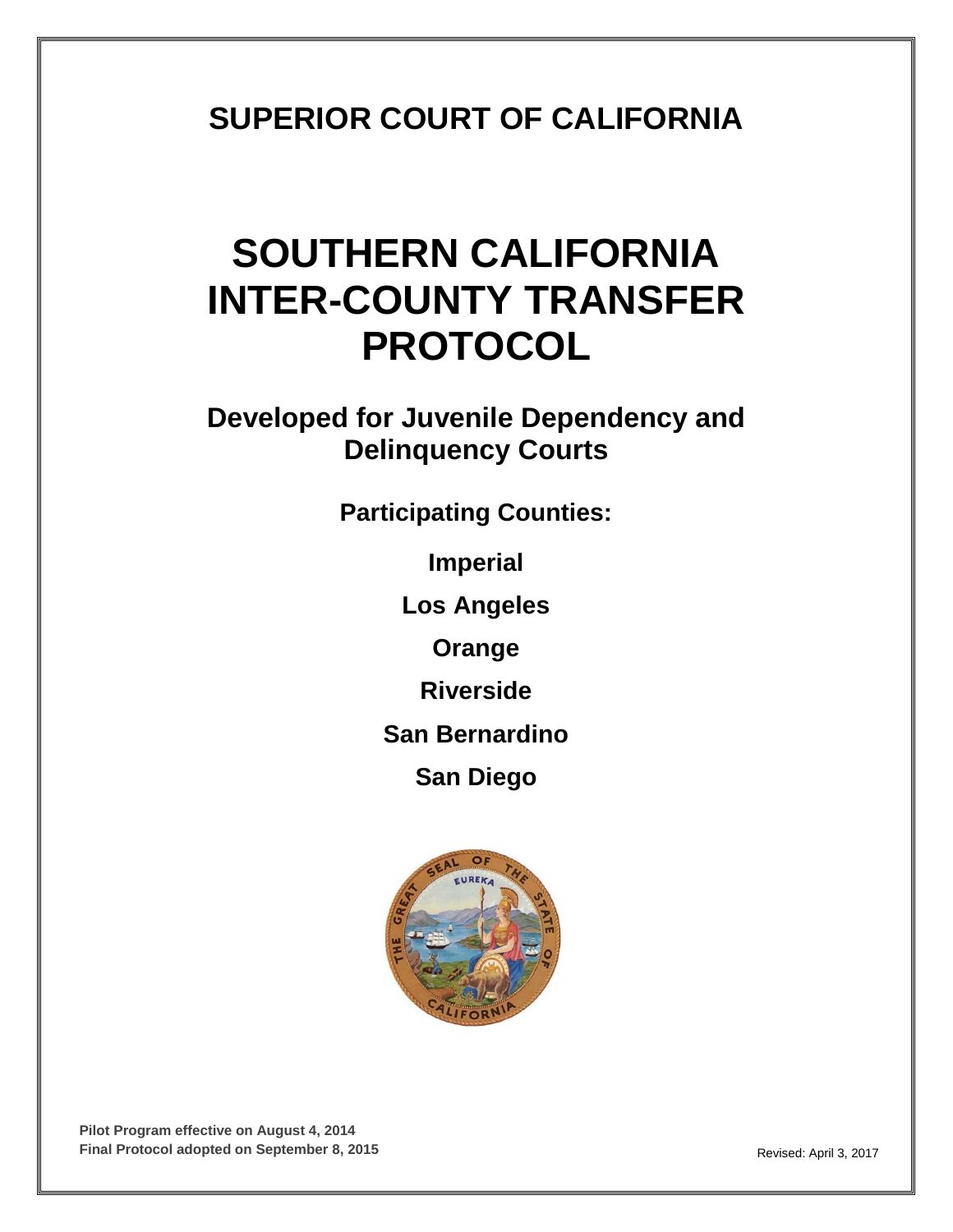#### CONTENTS

| Chapter Two: Appropriateness of Transfer (Delinquency And Dependency) 8                  |
|------------------------------------------------------------------------------------------|
| Chapter Three: Procedure to be Completed Prior to Requesting a Court Order for a         |
| Chapter Four: Procedure to be Completed Prior to Requesting a Court Order for a          |
|                                                                                          |
|                                                                                          |
| Chapter Seven: Preparation of the Court File to Send to the Receiving Court22            |
| Chapter Eight: Preparation of the Agency File to Send to the Receiving County Agency and |
|                                                                                          |
|                                                                                          |
|                                                                                          |
|                                                                                          |
|                                                                                          |
|                                                                                          |
|                                                                                          |
|                                                                                          |
|                                                                                          |
|                                                                                          |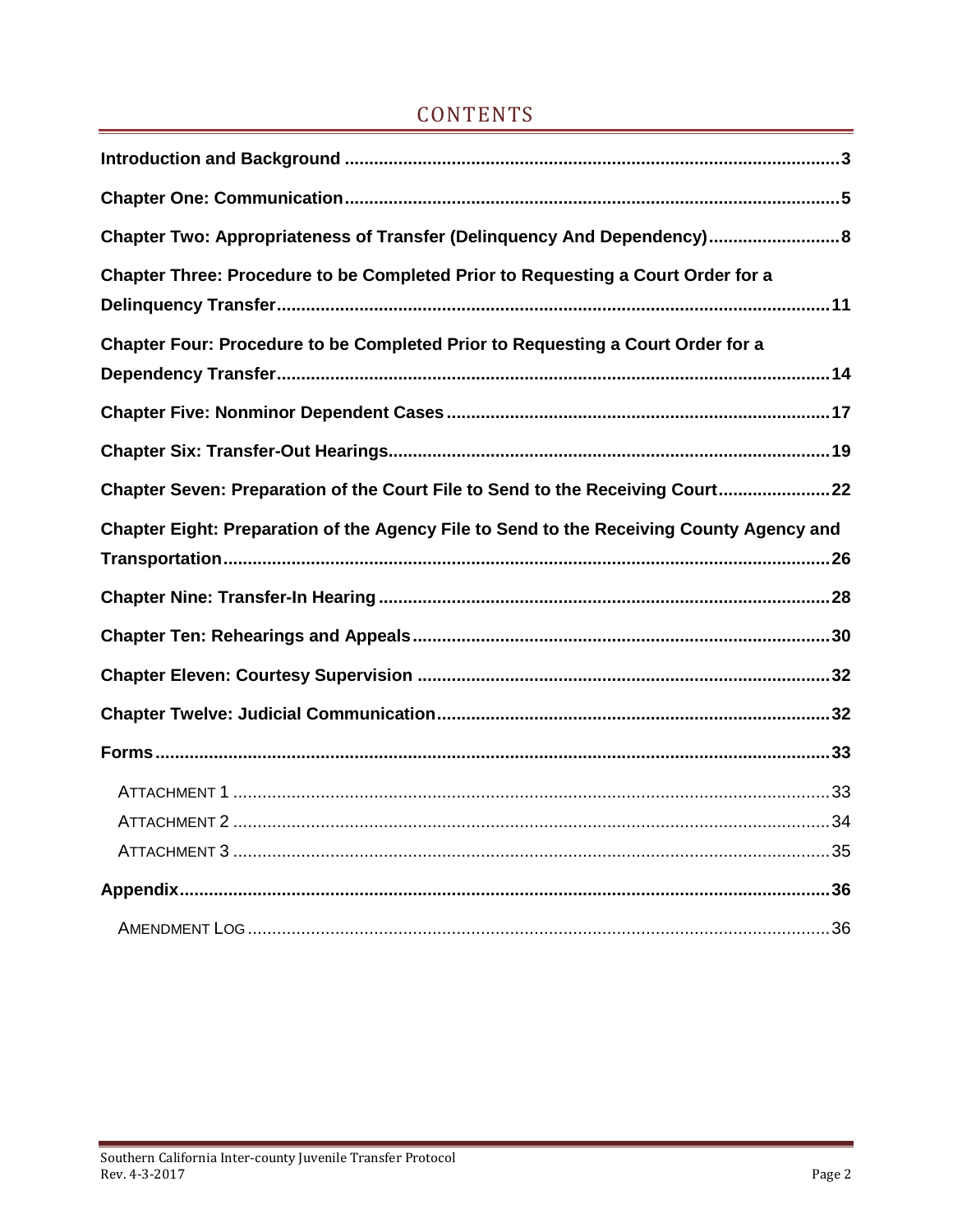<span id="page-2-0"></span>From time to time, a variety of difficult issues arise when it is necessary to transfer the authority over juvenile delinquency, dependency, and nonminor cases from one county to another. Working collaboratively, the court can make it easier for court staff, probation officers, social workers, attorneys and litigants to understand the transfer process and administer these cases efficiently. The Southern California Inter-County Transfer Protocol was developed to further the administration of justice and effectively serve the youth within the jurisdictions of the Southern California counties. The protocol establishes practices for substantive hearings on requests for transfer.

On April 8, 2013, Riverside County hosted a meeting to discuss the potential enactment of an Intercounty Transfer Protocol for the Southern California counties. Present at the meeting were Juvenile Presiding Judges and administrative staff from Orange, San Bernardino, Los Angeles, Riverside and San Diego; all present unanimously agreed to develop a protocol. After the initial meeting in April, Imperial County joined the group in support of the transfer protocol. A second meeting was held on October 2, 2013 to discuss the various aspects of the Southern California Inter-county Transfer Protocol.

At the October 2, 2013 and November 20, 2013 meetings, led by Judge Douglas Hatchimonji from Orange County, a substantial number of issues were addressed, including: identifying key contact persons in each county; uniform forms and orders; advance confirmation of hearing dates in the transfer-in county; and timing of the transfer before and after disposition. On February 5, 2014, a joint meeting of child welfare agencies, probation departments, juvenile court judges, and court personnel was held to review and discuss the Southern California Inter-county Transfer Protocol.

Orange County has agreed to host a secured regional website. The website page will contain the protocol and corresponding forms, contact information, schedule of hearing dates and times of each jurisdiction and links to each jurisdiction's website for quick access to court locations and driving directions.

Additionally, the transfer of juvenile case files between counties has always required a great deal of court resources in the processing, copying and distribution of the files. Therefore, a new system for the electronic transfer of case files was developed by Riverside Superior Court called eCase eXchange. This program allows authorized staff to upload and encrypt PDF versions of case files, generates electronic certifications and receipts for record automatically, and automates other functionality that will reduce, if not eliminate, manual processing, thus yielding considerable time and cost savings.

The Presiding Judges of the Juvenile Courts for the counties of Los Angeles, San Diego, San Bernardino, Riverside, Imperial and Orange are committed to making the Inter-county Transfer Protocol a permanent procedure for the Southern California counties. The protocol was first enacted as a pilot project for six months commencing on August 4, 2014. The purpose of the pilot was to refine the provisions of the protocol, as needed, based on the application of the protocol procedures.

Towards the end of the successful pilot phase, the Presiding Judges (or their designee) of the participating Juvenile Courts met in Orange County in February, 2015, and telephonically conferred in March, 2015, to review feedback and comments from the courts and juvenile stakeholders regarding the Inter-County Transfer Protocol. After careful consideration of all comments some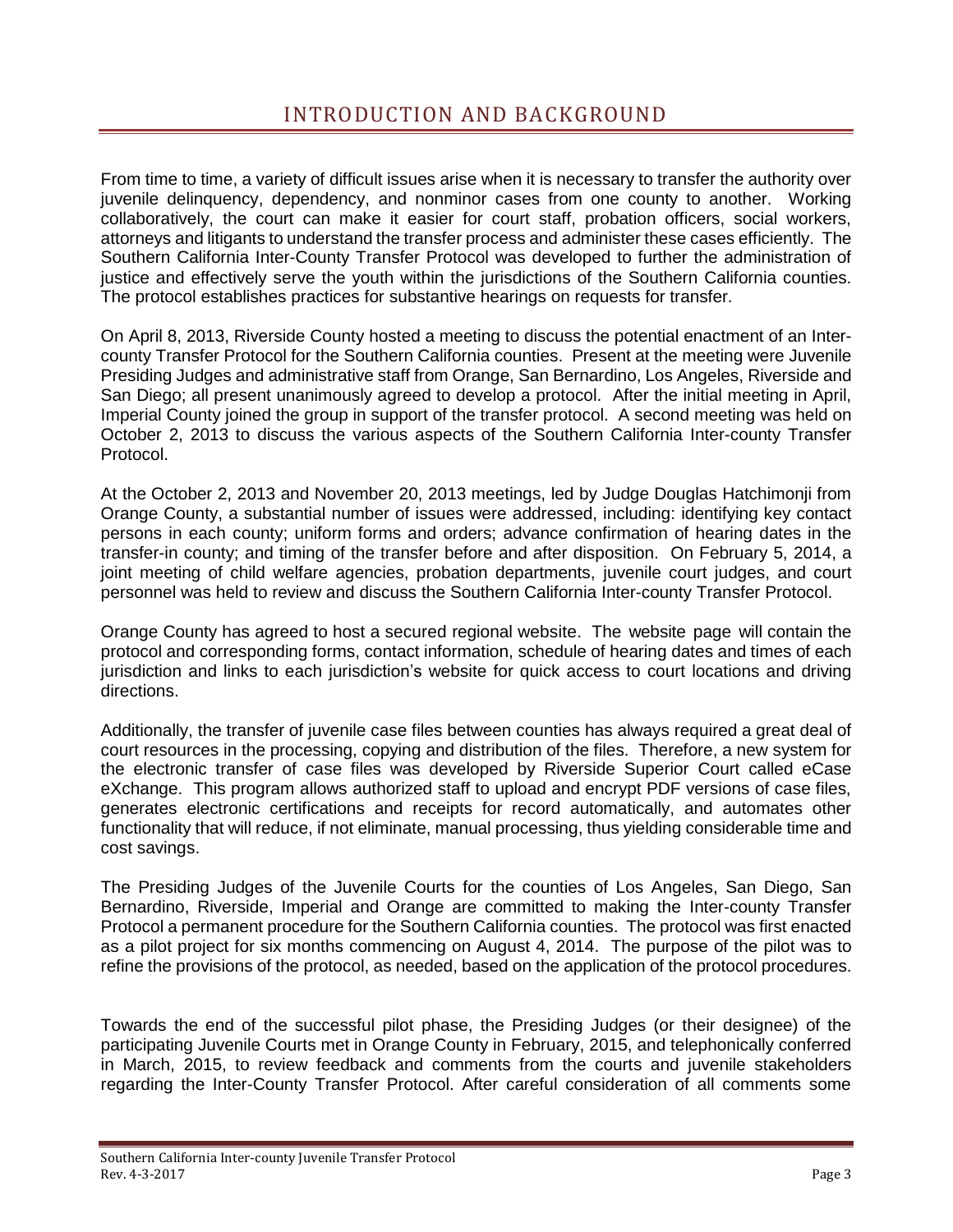modifications, additions and deletions to the original protocol and protocol court forms were agreed upon and circulated to juvenile stakeholders in anticipation of a joint meeting in April, 2015.

On April 13, 2015, a joint meeting was held of child welfare agencies, probation departments, juvenile court judges, and other juvenile stakeholders to debrief the pilot and address any outstanding concerns. On September 8, 2015, the Southern California Inter-county Transfer Protocol was officially approved and enacted.

On January 1, 2017, California Rules of Court 5.610, 5.612, and 5.613 were revised to incorporate procedures contained within the protocol, with some minor variances. The protocol is being updated to reflect these changes, including new and revised Judicial Council forms.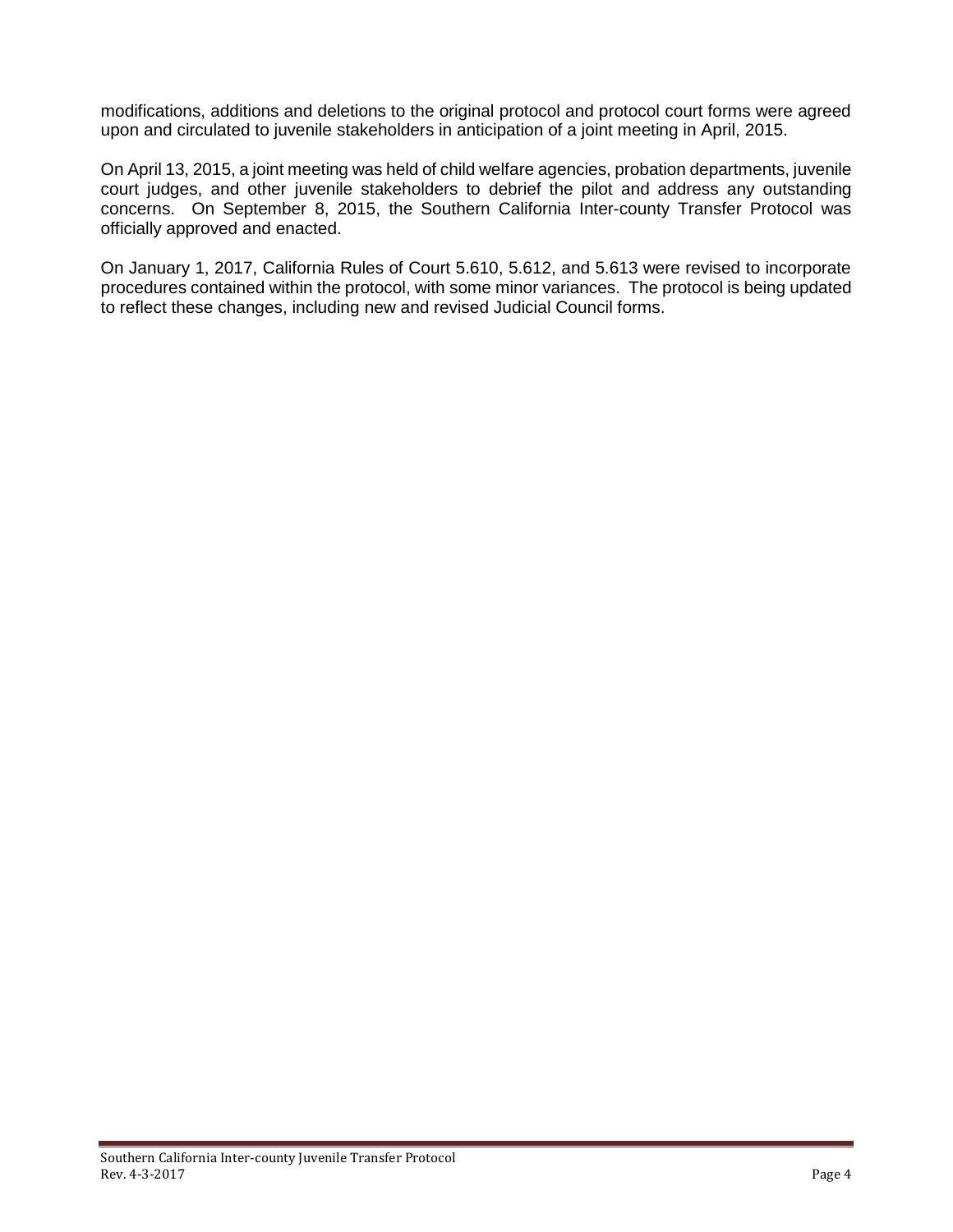#### <span id="page-4-0"></span>CHAPTER ONE: COMMUNICATION

| <b>A. LEAD COURT</b>                                                                          | 1. Every two years <sup>1</sup> , one court shall be designated as the lead court<br>to be responsible for disseminating ongoing information and<br>changes related to the protocol. In addition, each court shall<br>maintain its own contact list of participating courts and ancillary<br>agencies.<br>2. The lead court shall maintain the protocol and other relevant<br>information on a regional website specifically designed for access<br>by the participating counties.<br>3. Each court shall maintain its own contact list and notify each<br>county's point of contact of any changes. |
|-----------------------------------------------------------------------------------------------|------------------------------------------------------------------------------------------------------------------------------------------------------------------------------------------------------------------------------------------------------------------------------------------------------------------------------------------------------------------------------------------------------------------------------------------------------------------------------------------------------------------------------------------------------------------------------------------------------|
| <b>B. POINT OF</b><br><b>CONTACT FOR THE</b><br><b>COURT</b>                                  | 1. Each court shall identify two court staff persons to serve as the<br>points of contact for delinquency, dependency, and nonminor<br>dependent cases. One staff person will be designated as the<br>primary point of contact, and the other staff person designated as<br>the secondary point of contact.                                                                                                                                                                                                                                                                                          |
|                                                                                               | 2. Each court shall post the following information on the regional<br>website for its designated court contacts: name, title, mailing<br>address, phone number and email address.                                                                                                                                                                                                                                                                                                                                                                                                                    |
|                                                                                               | 3. Each court shall provide the names and contact information for<br>staff in the respective probation and child welfare departments<br>that will be identified as the designated contact for those county<br>entities.                                                                                                                                                                                                                                                                                                                                                                              |
|                                                                                               | 4. Each court's primary point of contact shall immediately notify the<br>lead court when contact information for the court, probation<br>department or child welfare department changes.                                                                                                                                                                                                                                                                                                                                                                                                             |
|                                                                                               | 5. Each court's primary point of contact shall receive and<br>disseminate relevant information regarding the protocol to other<br>agencies in its jurisdiction.                                                                                                                                                                                                                                                                                                                                                                                                                                      |
| <b>C. REGIONAL</b><br><b>SECURE WEBSITE</b><br><b>AND INDIVIDUAL</b><br><b>COURT INTERNET</b> | Orange County Superior Court shall host the regional secure website<br>for posting the following information:<br>1. Designated hearing days, times and court location(s) for                                                                                                                                                                                                                                                                                                                                                                                                                         |
| <b>WEB PAGES</b>                                                                              | transfer-in hearings.                                                                                                                                                                                                                                                                                                                                                                                                                                                                                                                                                                                |
|                                                                                               | Driving directions and maps to each county's court(s).<br>2.<br>3. A list of each jurisdiction's contacts (court, probation and child                                                                                                                                                                                                                                                                                                                                                                                                                                                                |
|                                                                                               | welfare, juvenile presiding judge or designee).                                                                                                                                                                                                                                                                                                                                                                                                                                                                                                                                                      |

 $1$  The order in which each court will rotate the lead court responsibilities are as follows: Riverside, Orange, San Bernardino, San Diego, Los Angeles, and Imperial.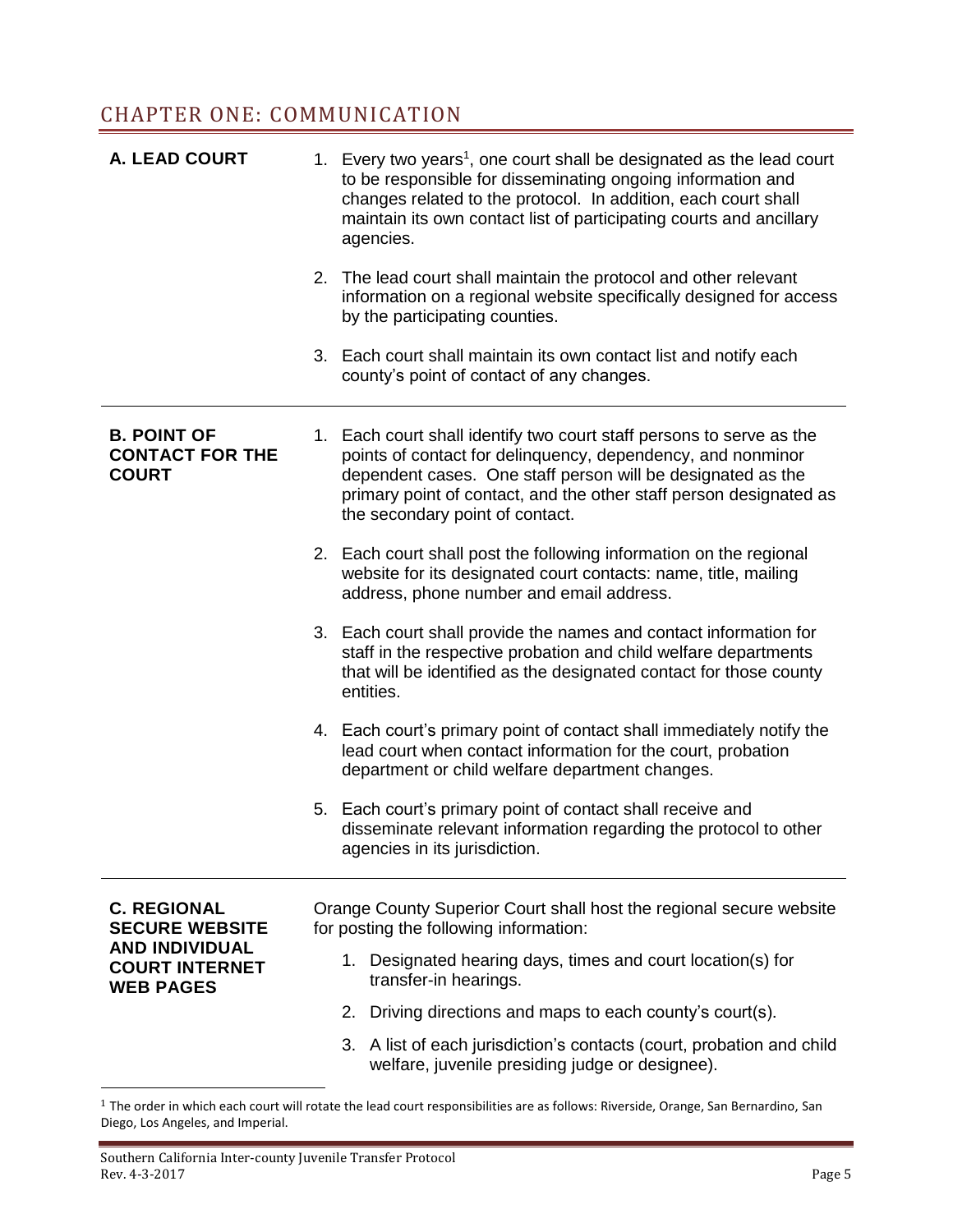|                                         | 4. In addition, each court shall provide contact information for<br>CASA and the regional offices for any of the following<br>attorney groups as appropriate: district attorney, delinquency<br>defense counsel, county counsel, dependency children's<br>attorneys and dependency parents' attorneys.                                                                                                                                                                                      |
|-----------------------------------------|---------------------------------------------------------------------------------------------------------------------------------------------------------------------------------------------------------------------------------------------------------------------------------------------------------------------------------------------------------------------------------------------------------------------------------------------------------------------------------------------|
|                                         | Each court shall ensure the information on the regional secure<br>website for its court is accurate and current.                                                                                                                                                                                                                                                                                                                                                                            |
|                                         | Each court shall maintain an individual web page on its court internet<br>website dedicated to the Inter-county Transfer Protocol that is<br>accessible to the public. The individual website will contain overview<br>information, the protocol and forms needed by the public. Riverside<br>Superior Court shall post the protocol and forms on its court internet<br>website, and the other participating courts will link to the protocol and<br>forms from their respective web pages. |
| <b>D. CHANGES TO</b><br><b>PROTOCOL</b> | The lead court shall be responsible for facilitating and<br>communicating to the participating jurisdictions requests to correct<br>and/or amend the protocol.                                                                                                                                                                                                                                                                                                                              |
|                                         | 1. The requesting jurisdiction shall email the lead court's single<br>point of contact with their proposed correction and/or<br>amendment.                                                                                                                                                                                                                                                                                                                                                  |
|                                         | 2. The lead court shall be responsible for coordinating a consensus<br>through a two-step process:                                                                                                                                                                                                                                                                                                                                                                                          |
|                                         | a) Court Review<br>Non-substantive proposed corrections and/or amendments (e.g.<br>clerical processing, etc.) will be reviewed by court administration.                                                                                                                                                                                                                                                                                                                                     |
|                                         | The Juvenile Presiding Judges will review substantive proposed<br>corrections and/or amendments. The Juvenile Presiding Judges<br>will determine if stakeholder comment is required.                                                                                                                                                                                                                                                                                                        |
|                                         | The proposed corrections and/or amendments, along with a<br>proposed solution, will be sent via email to each participating<br>court for comment. The comment period will be open for 30-<br>days.                                                                                                                                                                                                                                                                                          |
|                                         | b) Agency Review of Substantive Correction<br>Once a consensus is reached at the court level, the proposed<br>corrections and/or amendments and solution will be sent to the<br>agencies for comment. The comment period will be open for 45-<br>days. Agency comments and/or objections should be referred<br>back to the lead court's single point of contact.                                                                                                                            |
|                                         | 3. The point of contact for the lead court shall be responsible for<br>compiling agency comments and emailing the courts.                                                                                                                                                                                                                                                                                                                                                                   |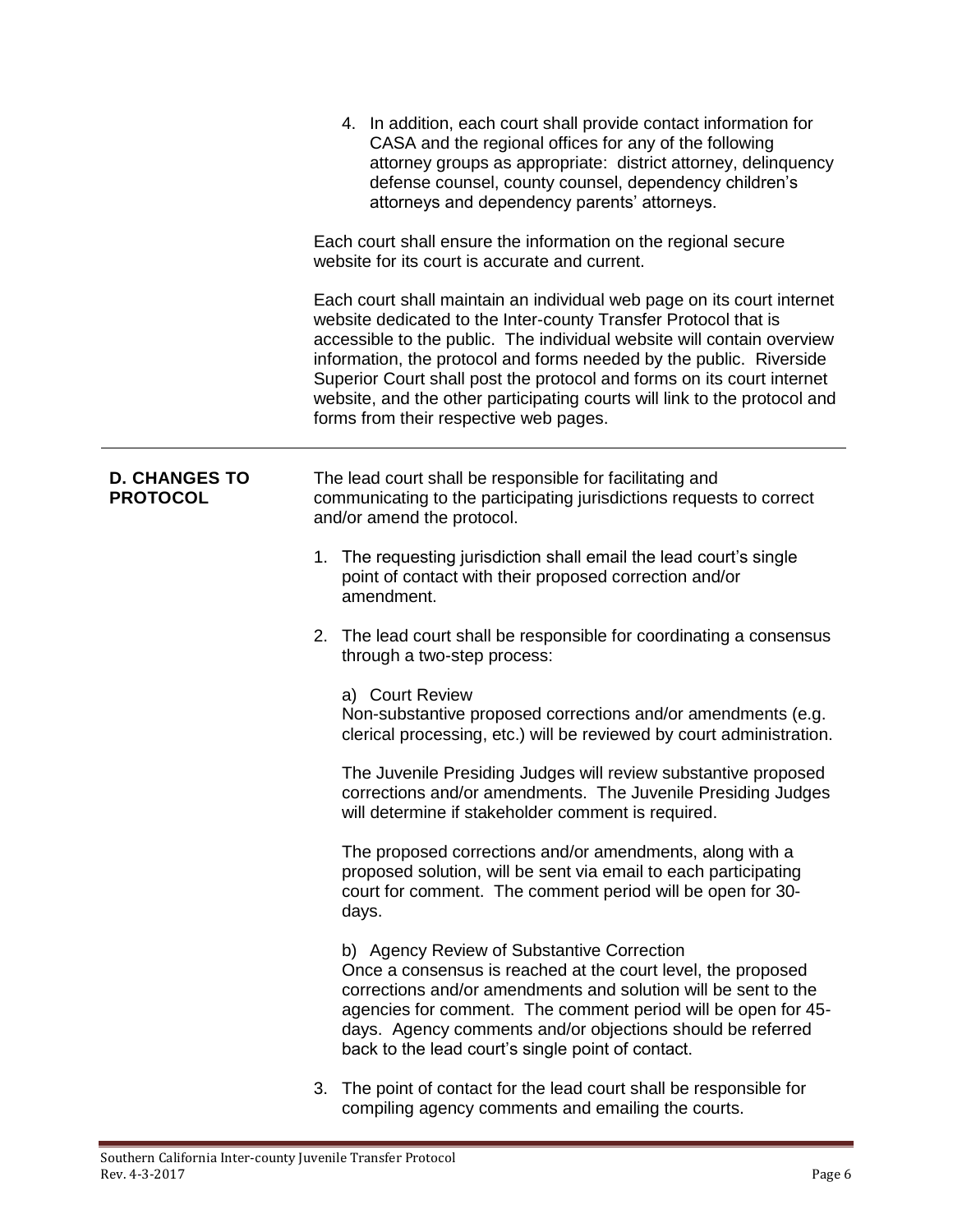|                                           | 4. The court shall review the agency comments. If necessary, the<br>lead court shall arrange a date and time for a telephone<br>conference in order to address the comments.                                           |
|-------------------------------------------|------------------------------------------------------------------------------------------------------------------------------------------------------------------------------------------------------------------------|
|                                           | 5. Once a resolution has been reached on proposed correction<br>and/or amendment, the lead court shall make the change(s) to<br>the protocol and note the change(s) on the "Amendment Log"<br>located in the appendix. |
| E. NON-COMPLIANCE<br><b>WITH PROTOCOL</b> | When general issues of non-compliance occur, agencies may<br>contact their respective juvenile presiding judge. The juvenile<br>presiding judges will then communicate with each other to resolve<br>the concern.      |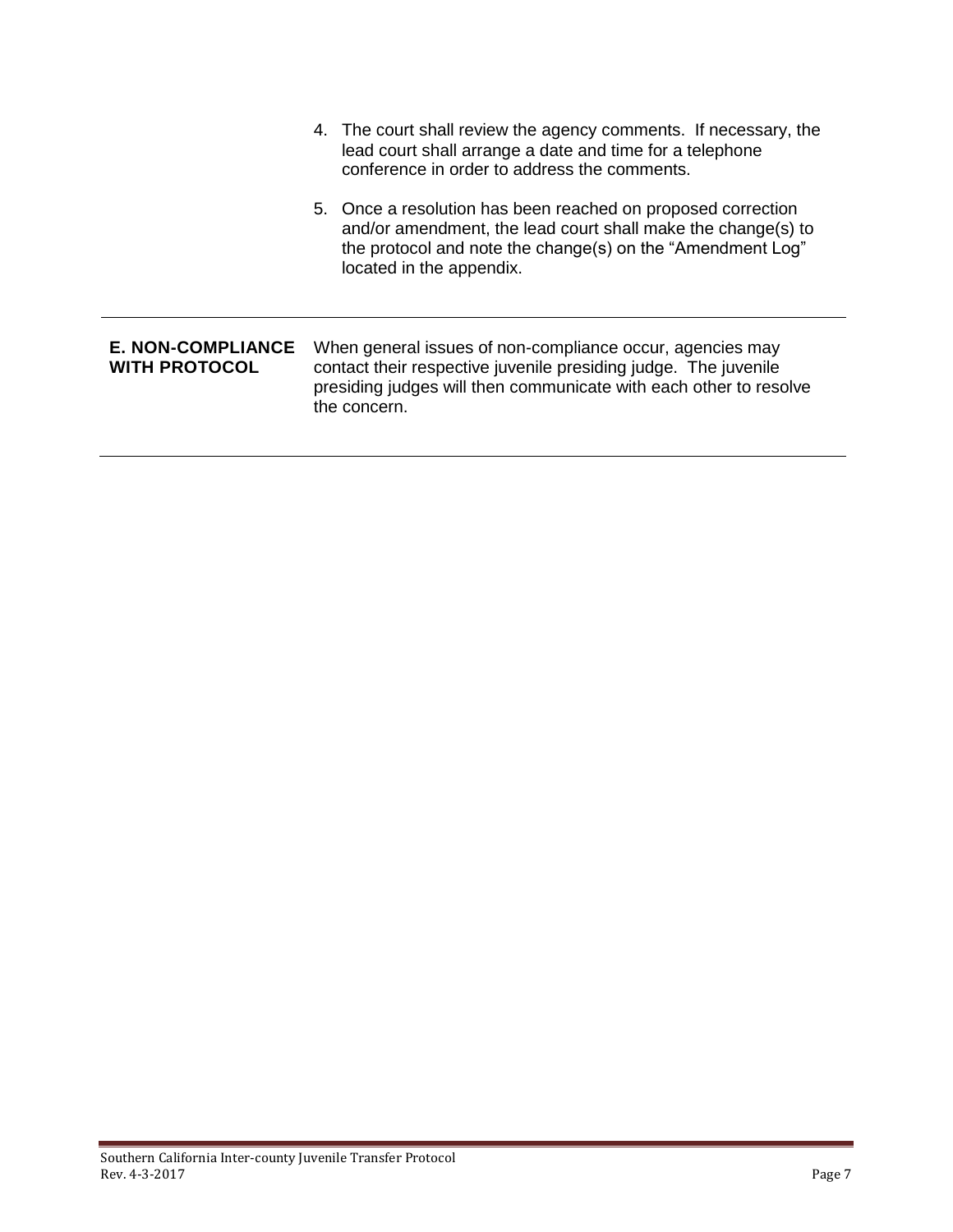#### <span id="page-7-0"></span>CHAPTER TWO: APPROPRIATENESS OF TRANSFER (DELINQUENCY AND DEPENDENCY)

| <b>A. STANDARD FOR</b><br><b>DETERMINING IF A</b><br><b>CASE SHOULD BE</b><br><b>TRANSFERRED</b> | Delinquency and dependency cases shall be transferred only if the<br>sending court determines all of the following pursuant to California<br>Rules of Court, rule 5.610(a): <sup>2</sup> |                                                                                                                                                                                                                                                                                                 |  |  |
|--------------------------------------------------------------------------------------------------|------------------------------------------------------------------------------------------------------------------------------------------------------------------------------------------|-------------------------------------------------------------------------------------------------------------------------------------------------------------------------------------------------------------------------------------------------------------------------------------------------|--|--|
|                                                                                                  |                                                                                                                                                                                          | 1. The minor's parent or legal guardian resides in the<br>proposed receiving county; <sup>3</sup>                                                                                                                                                                                               |  |  |
|                                                                                                  |                                                                                                                                                                                          | The transfer is in the minor's best interest; and<br>2.                                                                                                                                                                                                                                         |  |  |
|                                                                                                  |                                                                                                                                                                                          | The level of services required by the minor and family can be<br>3.<br>met in the proposed receiving county.                                                                                                                                                                                    |  |  |
| <b>B. TIMING OF</b><br><b>TRANSFER OF</b><br><b>DELINQUENCY</b><br><b>CASES</b>                  |                                                                                                                                                                                          | 1. The court shall not transfer a delinquency court case <sup>4</sup> until after<br>making jurisdictional findings as established in Rule 5.610(c)(2)<br>(i.e., an admission is entered or one or more charges are found<br>true at trial).                                                    |  |  |
|                                                                                                  |                                                                                                                                                                                          | If at the time of the jurisdiction hearing, the minor's parent or<br>a)<br>legal guardian is known to reside in another county, the<br>sending court shall not conduct the disposition hearing and<br>shall thereafter transfer the case out to the other county.                               |  |  |
|                                                                                                  |                                                                                                                                                                                          | If the minor does not waive time for disposition, the sending<br>b)<br>court may find good cause to schedule the matter beyond the<br>statutory 10-day period pursuant to WIC $\S$ 682 <sup>5</sup> . [Rule<br>$5.610(c)(2)$ and (e)]                                                           |  |  |
|                                                                                                  |                                                                                                                                                                                          | c) If the sending court determines, based on the information<br>provided, the minor subject to the proceedings is currently a<br>ward or a dependent in the receiving county, the sending<br>county may hold an immediate transfer-out hearing to transfer<br>the case to the receiving county. |  |  |
|                                                                                                  |                                                                                                                                                                                          | 2. On WIC §§ 725, 790 and wardship cases, the court may transfer<br>the case after the court has issued 725, 790 or wardship<br>disposition orders. The receiving county will honor the WIC §§                                                                                                  |  |  |

 $\overline{a}$ 

<sup>2</sup> All further 'Rule' references are to the California Rules of Court.

<sup>3</sup> See WIC §§ 375, 750, and Rule 5.610(a), (b) and (c) regarding residency guidelines for intercounty transfer. Pursuant to WIC §§ 375 and 750, no case shall be transferred to the county of residence of an adult (including relatives) who has custody of the child either on a voluntary basis or as a result of a court-ordered placement unless that person is a parent or legal guardian.

 $4$  WIC § 654 cases are not part of the protocol and generally should not be transferred. The case will remain in the county where the petition was filed since jurisdiction has not been established. If the 654 is unsuccessful, the case could proceed to trial in the county where the petition was filed.

 $5$  Rule 5.612(c) - The proceedings in the receiving court must commence at the same phase as when the case was transferred. The court may continue the hearing for an investigation and report to a date not to exceed 10 court days if the child is in custody or 15 court days if the child is not detained in custody.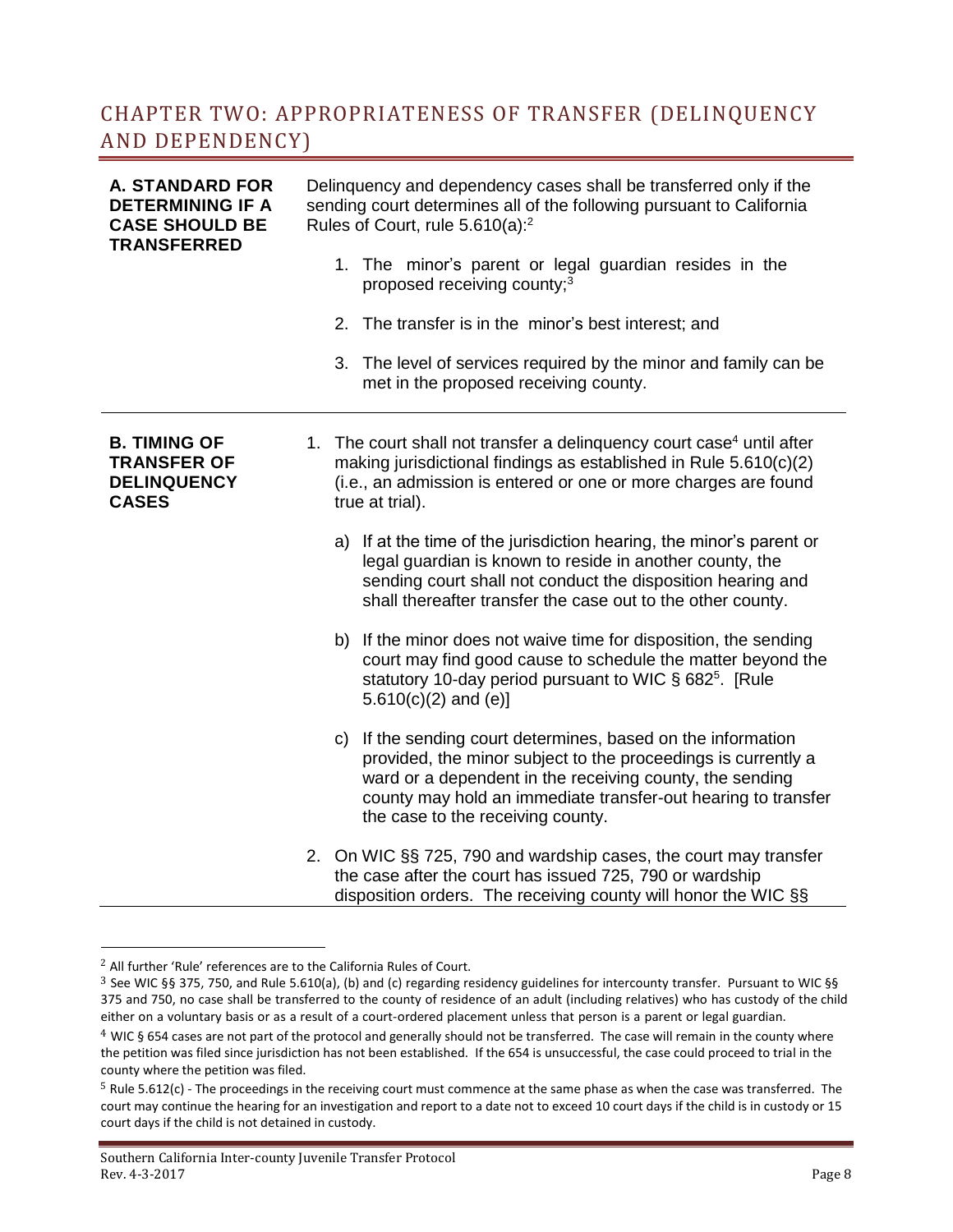|                                                                                |    | 725 and 790 case disposition. If WIC §§ 725 and 790 is not being<br>considered, the sending court will comply with 1 above.                                                                                                                                                                                                                                                                                                                             |
|--------------------------------------------------------------------------------|----|---------------------------------------------------------------------------------------------------------------------------------------------------------------------------------------------------------------------------------------------------------------------------------------------------------------------------------------------------------------------------------------------------------------------------------------------------------|
|                                                                                |    | 3. Absent extraordinary circumstances, cases shall not be<br>transferred post 725, 790 or wardship order if there are fewer than<br>60-days before the next scheduled review hearing.                                                                                                                                                                                                                                                                   |
| <b>C. TIMING OF</b><br><b>TRANSFER OF</b><br><b>DEPENDENCY</b><br><b>CASES</b> |    | 1. Except under unusual circumstances, the court shall not<br>transfer a dependency case until after jurisdictional findings<br>are made and the petition is sustained. The sending court<br>may conduct the disposition hearing and may transfer the<br>case prior to disposition being imposed. [Rule 5.610(c)(3)]<br>Unusual circumstances include, but are not limited to: (1) a<br>lengthy trial which would require transcripts for the receiving |
|                                                                                |    | county to understand the factual circumstances and, (2) any<br>other complex legal/factual circumstance(s).                                                                                                                                                                                                                                                                                                                                             |
|                                                                                |    | 2. If the child or parent/guardian refuses to waive time for<br>disposition, the sending court may find good cause to<br>schedule the matter beyond the statutory 60-day period<br>pursuant to WIC $\S 352$ . [Rule $5.610(e)(2)$ ]                                                                                                                                                                                                                     |
|                                                                                |    | 3. No case shall be transferred absent the appropriate findings<br>by the sending county for good cause to continue and findings<br>for exceptional circumstances causing the disposition hearing<br>to be scheduled more than 60-days after the minor was<br>ordered removed or detained.                                                                                                                                                              |
|                                                                                |    | 4. A case shall not be transferred prior to disposition if more than<br>120 days has transpired from the date of the minor's removal.                                                                                                                                                                                                                                                                                                                   |
|                                                                                |    | 5. Absent extraordinary circumstances, a case shall not be<br>transferred out less than 90 days prior to the next scheduled<br>review hearing. Review hearings include those under WIC §§<br>366.21(e), 366.21(f), 366.22, 366.25, and 366.3.                                                                                                                                                                                                           |
| <b>D. OUT-OF-HOME</b><br><b>PLACEMENT CASES</b>                                |    | This section addresses the inter-county transfer of out-of-home<br>placement cases and does not prohibit out-of-county placements.                                                                                                                                                                                                                                                                                                                      |
| (DELINQUENCY AND<br>DEPENDENCY)                                                | 1. | The following rules apply before the termination of family<br>reunification services.                                                                                                                                                                                                                                                                                                                                                                   |
|                                                                                |    | a) Cases may be transferred out only to the county of<br>residence of the parent/legal guardian. Residency is<br>defined as the parent/legal guardian being domiciled in the<br>county for a minimum of 30 days and having<br>communicated an intent to remain in that county.                                                                                                                                                                          |

÷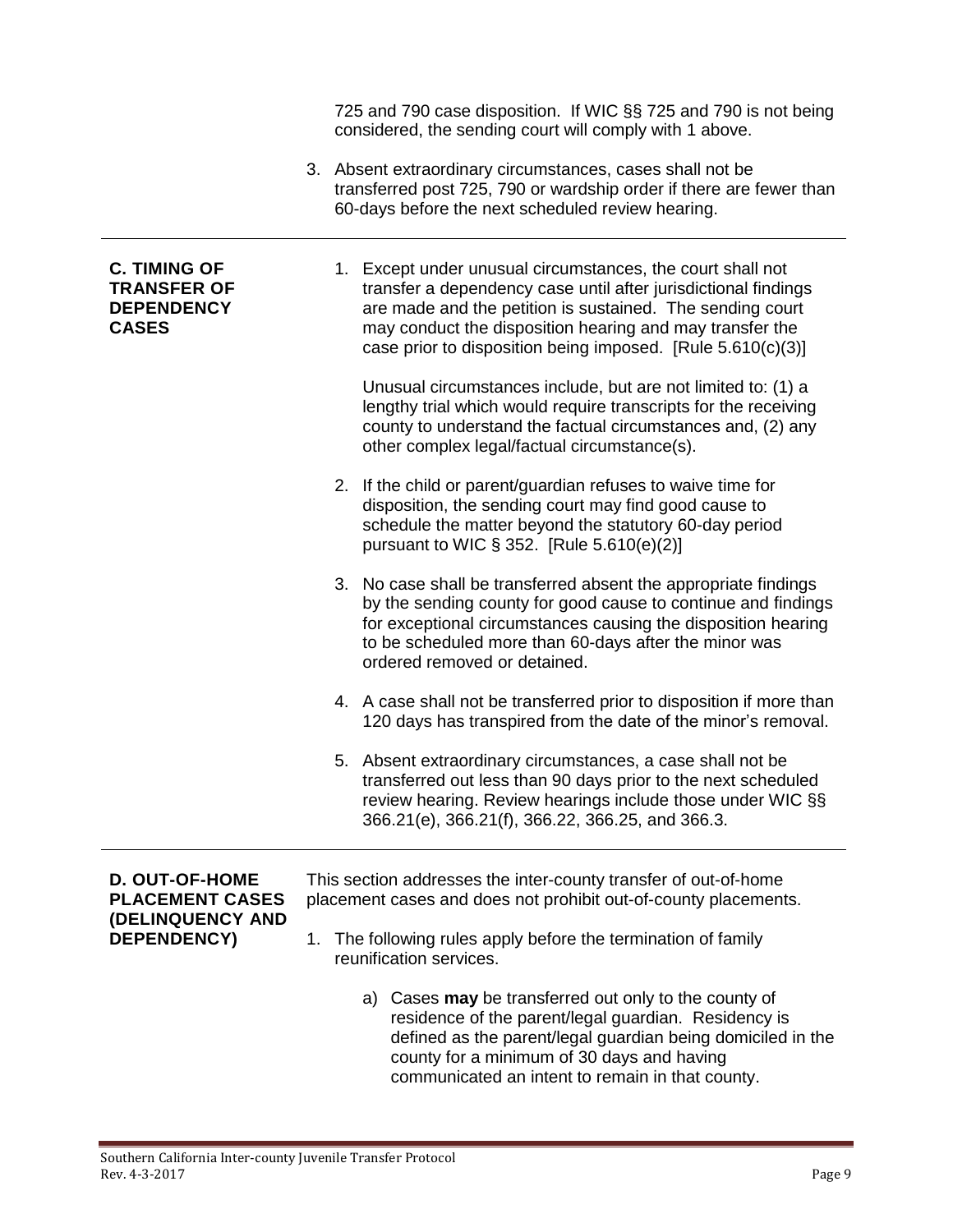- b) Cases shall not be transferred out based on the physical location of the child.
- c) Cases shall not be transferred out based on the county of residence of a relative who has not achieved the status of court-appointed legal guardian. The provision of achieving legal guardian status is intended to promote permanency for the child. This provision does not impact out-of-county placement for courtesy supervision purposes; only the transfer of jurisdiction. [WIC § 755]
- 2. The following rules apply after the termination of family reunification services and/or the setting of a selection and implementation hearing pursuant to WIC § 366.26.
	- a) There is a presumption that no case in this phase shall be transferred.
	- b) A transfer-out motion shall not be filed by the probation officer or social worker unless the chief probation officers or child welfare directors (or designees) in the sending and receiving counties confer and agree that it is in the best interests of the child to do so, and that there are available and appropriate services in the proposed receiving county. Absent a joint recommendation, the position of each agency shall be reflected in the probation officer's or social worker's transfer-out motion.
	- c) If the transfer-out motion is filed by a child's or parent's attorney, the probation officer or social worker shall file a report with the court prior to the hearing on the transfer-out motion. The report shall include the communication information and agreements described in paragraph b above.

**E. DELINQUENCY MATTERS REGARDING CALIFORNIA DEPARTMENT OF CORRECTIONS AND REHABILITATION, DIVISION OF JUVENILE JUSTICE**

 $\overline{a}$ 

Except under unusual circumstances, for any crimes committed in a facility of the California Department of the Corrections and Rehabilitation, Division of Juvenile Justice, the county in which the crimes occurred shall conduct both the jurisdiction and disposition hearings. Otherwise, the matter shall not be transferred back to the originating committing county.<sup>6</sup>

 $6$  The county responsible for the most recent juvenile court commitment will not be billed by DJF for the costs of confinement because the commitment is the result of prosecution requested by the Division of Juvenile Facilities. In that case, the county previously responsible for the ward will continue to be billed. [California Code of Regulations, Title 15, Division 4, Chapter 1.4, Subchapter 1, Article 2, Section 4143.4(d).]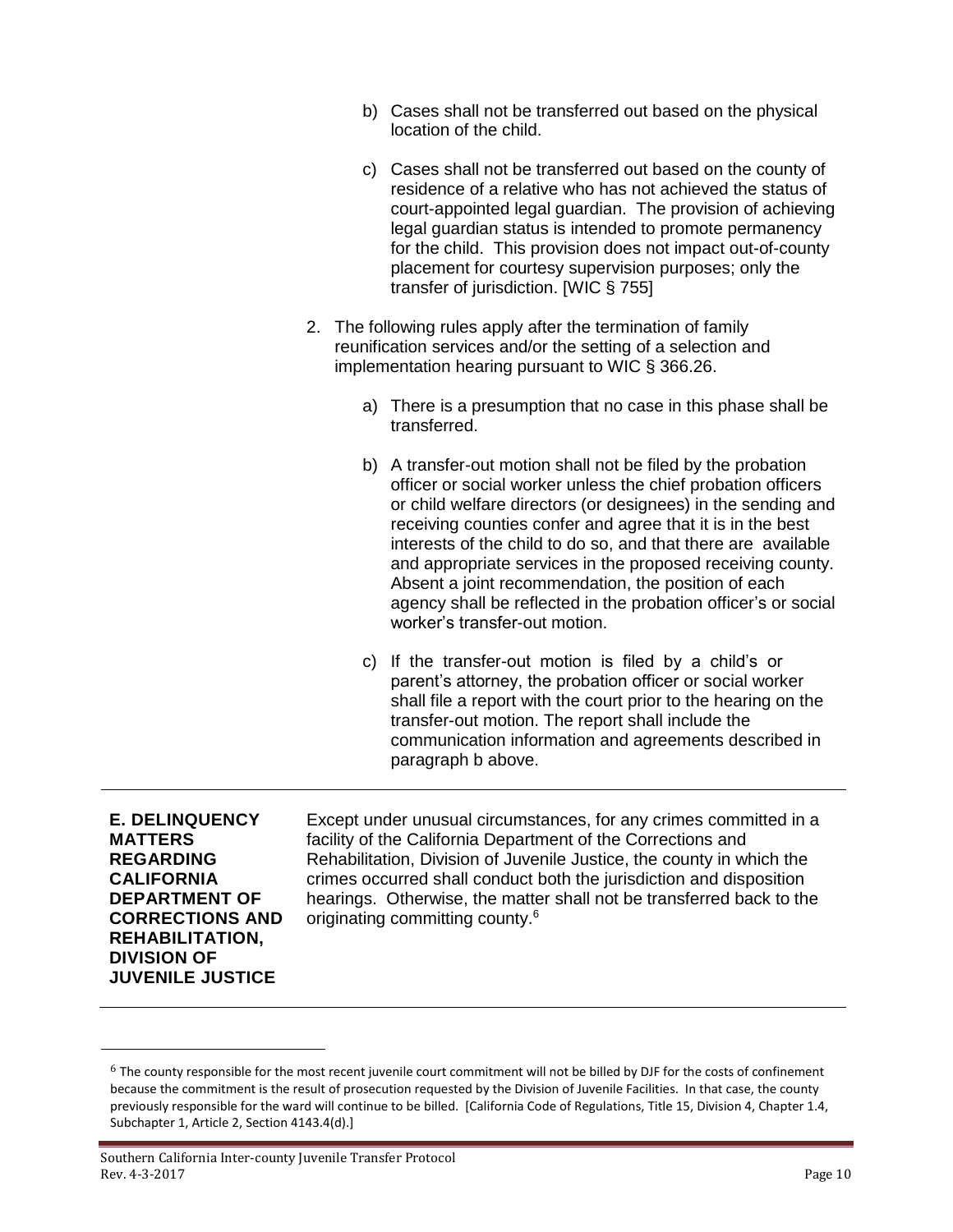#### <span id="page-10-0"></span>CHAPTER THREE: PROCEDURE TO BE COMPLETED PRIOR TO REQUESTING A COURT ORDER FOR A DELINQUENCY TRANSFER

| <b>A. BEST INTEREST</b><br>OF THE MINOR                            | motion.    | A motion for transfer shall include an express statement why the<br>transfer is in the best interest of the minor and that the level of services<br>required by the minor and family can be met in the proposed receiving<br>county. This statement shall be included as part of the transfer-out<br>The mandatory Motion for Transfer Out (JV-548) form can be found in                                                                                                                    |
|--------------------------------------------------------------------|------------|---------------------------------------------------------------------------------------------------------------------------------------------------------------------------------------------------------------------------------------------------------------------------------------------------------------------------------------------------------------------------------------------------------------------------------------------------------------------------------------------|
|                                                                    |            | Attachment 1.                                                                                                                                                                                                                                                                                                                                                                                                                                                                               |
| <b>B. INFORMATION</b><br><b>FOR TRANSFER-</b><br><b>OUT MOTION</b> |            | Except as authorized by the presiding judge of the juvenile court, and<br>considering the best interest of the minor, ex parte applications for<br>transfer will not be entertained.                                                                                                                                                                                                                                                                                                        |
|                                                                    |            | The probation officer in the transferring or receiving county where<br>delinquency jurisdiction has been established is responsible for<br>verifying residency, school information and the eligibility for and<br>availability of services before submitting a recommendation to the court<br>to transfer the case.                                                                                                                                                                         |
|                                                                    | completed: | Before the transfer-out motion is made, the following shall be                                                                                                                                                                                                                                                                                                                                                                                                                              |
|                                                                    |            | 1. Verification of Residence<br>Documents establishing residency shall be obtained and included<br>as part of the transfer-out motion. Acceptable documents include,<br>but are not limited to:                                                                                                                                                                                                                                                                                             |
|                                                                    |            | a) A signed lease/rental agreement, utility bill and/or school<br>registration; or                                                                                                                                                                                                                                                                                                                                                                                                          |
|                                                                    |            | b) If none of the above is available, a signed declaration or affidavit<br>from the adult with whom the minor and parent/legal guardian<br>will be residing.                                                                                                                                                                                                                                                                                                                                |
|                                                                    |            | 2. Address/Phone Check<br>a) If residency cannot be verified, the probation officer in the<br>sending county is encouraged to utilize the Protocol Contact List<br>maintained on the regional website to determine the contact<br>person in the probation department of the proposed receiving<br>county to request an address check. If the officer does not<br>receive an email confirmation, he or she shall follow up with a<br>phone call to the receiving county's probation contact. |
|                                                                    |            | b) Upon receiving the request, the probation officer in the proposed<br>receiving county shall, within one business day, reply to the<br>email to confirm receipt of the request.                                                                                                                                                                                                                                                                                                           |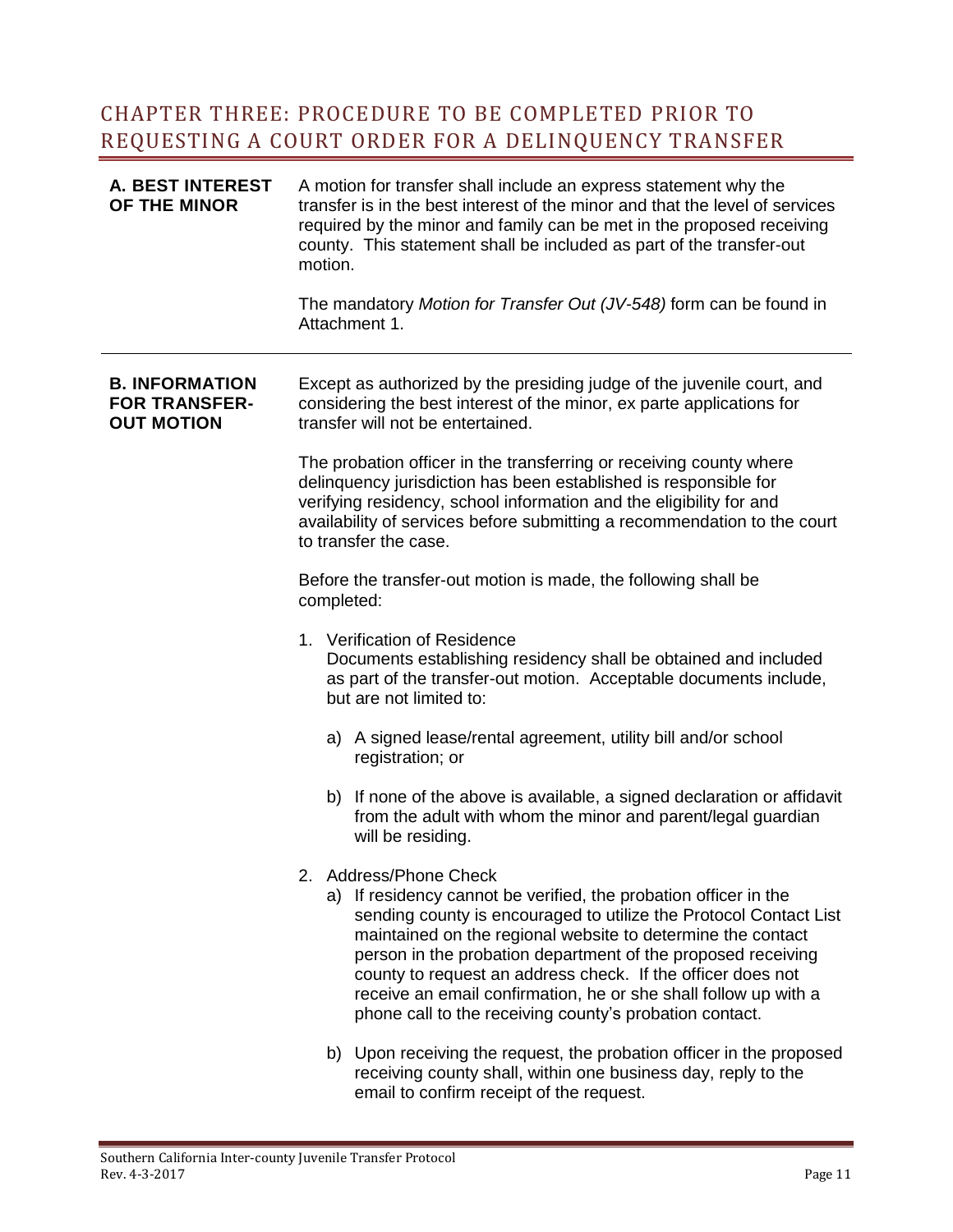|                                        | c) After receiving the request for an address check, the probation<br>officer shall then conduct a home visit to: (1) verify residence in<br>the county; (2) verify the address of the minor's parent or legal<br>guardian; and (3) obtain a telephone number if available. The<br>probation officer shall make every effort to complete the<br>request within five business days.                                                                        |
|----------------------------------------|-----------------------------------------------------------------------------------------------------------------------------------------------------------------------------------------------------------------------------------------------------------------------------------------------------------------------------------------------------------------------------------------------------------------------------------------------------------|
|                                        | 3. School Information<br>The assigned probation officer in the sending county shall<br>determine the following if the department has previously supervised<br>the minor:                                                                                                                                                                                                                                                                                  |
|                                        | a) The name of the last school and school district attended by the<br>minor;<br>b) Whether there is an Individual Education Plan (IEP) on file for<br>the minor in that district or any other district; and<br>c) The current and proposed educational rights holder.                                                                                                                                                                                     |
|                                        | 4. Eligibility and Availability of Services<br>The probation officer in the receiving county shall work with the<br>probation officer in the sending county to assess and address the<br>critical needs of the minor and family and the availability of and<br>eligibility for needed services.                                                                                                                                                           |
|                                        | NOTE: The probation department of the sending county does not<br>have to address services if it has not previously supervised the<br>minor.                                                                                                                                                                                                                                                                                                               |
|                                        | The information elicited pursuant to paragraphs 1, 2, 3 and 4 above<br>shall be included in the motion to the sending court prior to the transfer-<br>out hearing.                                                                                                                                                                                                                                                                                        |
| C. WIC § 241.1<br><b>DETERMINATION</b> | If a delinquency petition is transferred regarding a minor who is already<br>a dependent minor or a dual status minor in the receiving county, the<br>receiving court shall make the WIC § 241.1 determination after the<br>delinquency case has been transferred following its written protocol for<br>the preparation of joint assessment reports.                                                                                                      |
|                                        | 1. Within two (2) business days after setting the WIC § 241.1<br>hearing, the social worker in the receiving county shall email the<br>designated probation officer in the sending county to obtain the<br>name of the assigned probation officer to begin the joint<br>assessment. If the social worker does not receive a reply within<br>one court day, he or she shall follow up with a phone call to the<br>probation officer in the sending county. |
|                                        | 2. Within two (2) business days after setting the WIC § 241.1<br>hearing, the social worker in the receiving county shall contact<br>the dependency attorneys to notify them of the court date and<br>time and obtain information from them for the assessment.                                                                                                                                                                                           |

Ξ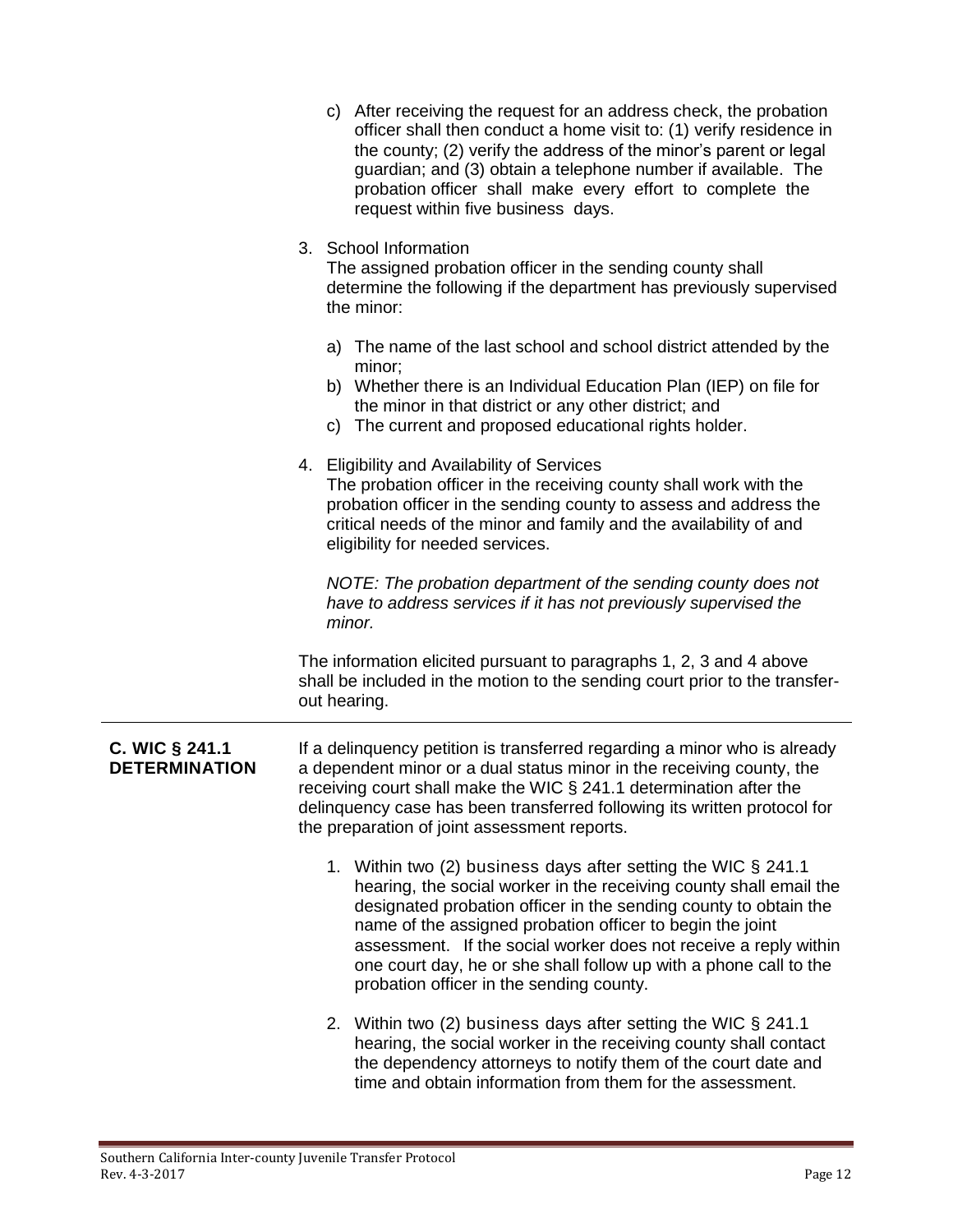- 3. Prior to the date set for the WIC § 241.1 hearing, the probation officer and social worker shall complete their assessment and attempt to reach a joint recommendation pursuant to WIC § 241.1.
	- a) If the case-carrying probation officer and case-carrying social worker do not agree as to which discipline serves the minor's best interest and protection of society,7 they shall refer the matter to their respective supervisors who shall complete the assessment and reach a joint recommendation.
	- b) If the two supervisors do not agree, they shall refer the matter to the chief probation officer and director of the child welfare agency (or their designees) to complete the assessment and reach a joint recommendation.
	- c) If the chief probation officer and director of child welfare or their designees do not agree, each agency shall file a separate assessment with the court in which the petition is pending.

<span id="page-12-0"></span>If a minor appears to fall under WIC § 300, the judicial officer in the sending county may recommend to the judicial officer in the receiving county that a WIC § 329 investigation be conducted.

 $\overline{a}$ 

<sup>7</sup> Rule 5.512(d).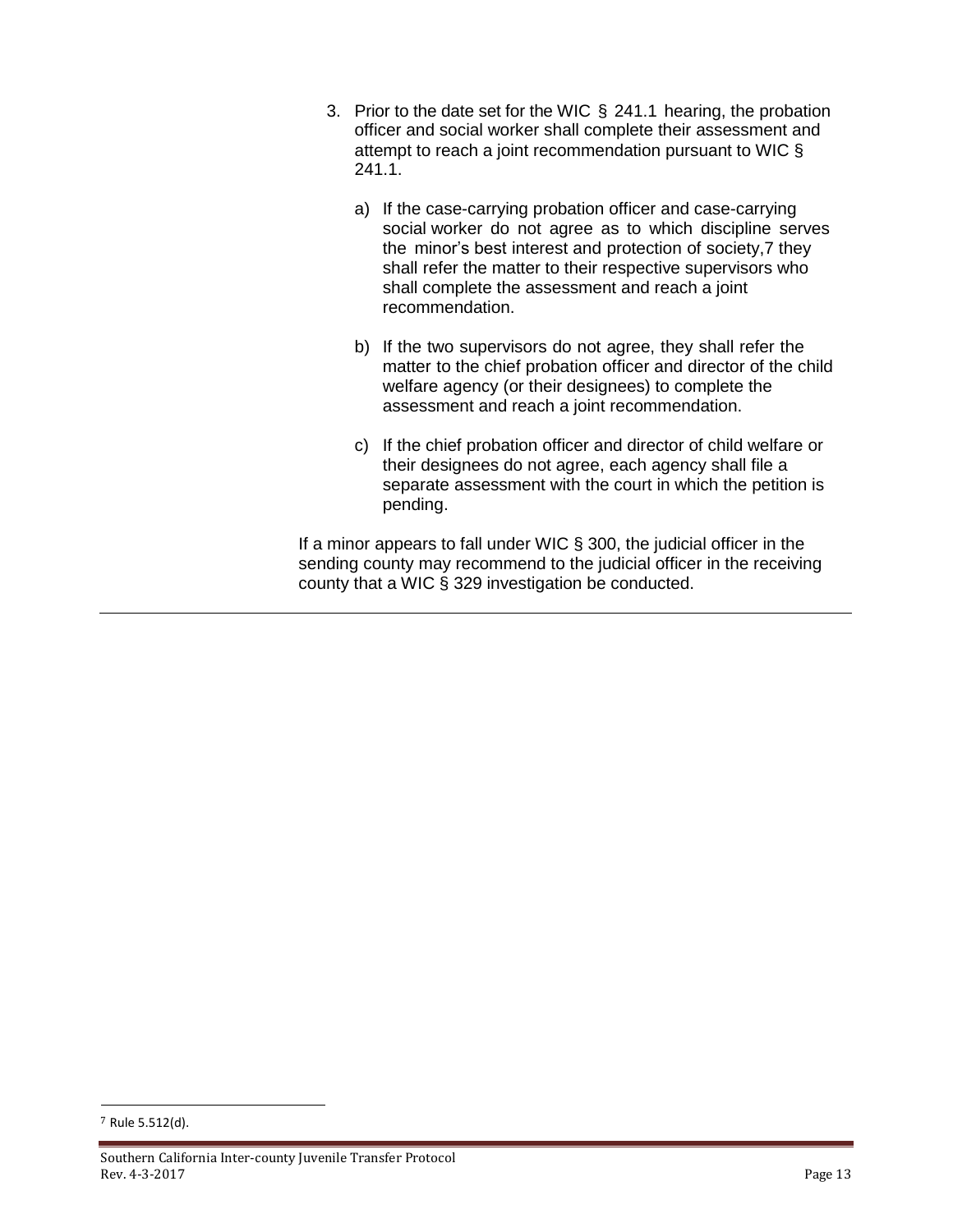#### CHAPTER FOUR: PROCEDURE TO BE COMPLETED PRIOR TO REQUESTING A COURT ORDER FOR A DEPENDENCY TRANSFER

| <b>A. BEST INTEREST</b><br>OF THE MINOR                            | A motion for transfer shall include an express statement why the<br>transfer is in the best interest of the minor and that the level of services<br>required by the minor and family can be met in the proposed receiving<br>county. This statement shall be included as part of the transfer-out<br>motion.                                                                                                                                                                              |
|--------------------------------------------------------------------|-------------------------------------------------------------------------------------------------------------------------------------------------------------------------------------------------------------------------------------------------------------------------------------------------------------------------------------------------------------------------------------------------------------------------------------------------------------------------------------------|
|                                                                    | The mandatory Motion for Transfer Out (JV-548) form can be found in<br>Attachment 1.                                                                                                                                                                                                                                                                                                                                                                                                      |
| <b>B. INFORMATION</b><br><b>FOR TRANSFER-</b><br><b>OUT MOTION</b> | Except as authorized by the presiding judge of the juvenile court, ex<br>parte applications for transfer-out will not be entertained.                                                                                                                                                                                                                                                                                                                                                     |
|                                                                    | The social worker in the transferring or receiving county where<br>dependency jurisdiction has been established is responsible for<br>verifying residency, school information and the eligibility for and<br>availability of services in the proposed receiving county before<br>submitting a recommendation to the court to transfer the case.                                                                                                                                           |
|                                                                    | Before the transfer-out motion is made, the following shall be<br>completed:                                                                                                                                                                                                                                                                                                                                                                                                              |
|                                                                    | 1. Verification of Residence<br>Documents establishing residency shall be obtained and included<br>as part of the transfer-out motion. Acceptable documents include,<br>but are not limited to:                                                                                                                                                                                                                                                                                           |
|                                                                    | a) A signed lease/rental agreement, utility bill and/or school<br>registration; or                                                                                                                                                                                                                                                                                                                                                                                                        |
|                                                                    | b) If none of the above is available, a signed declaration or affidavit<br>from the adult with whom the minor and parent/legal guardian<br>will be residing.                                                                                                                                                                                                                                                                                                                              |
|                                                                    | 2. Address/Phone Check<br>a) If residency cannot be verified, the social worker in the sending<br>county is encouraged to utilize the Protocol Contact List<br>maintained on the regional website to determine the contact<br>person in the child welfare agency in the proposed receiving<br>county to request an address check. If the social worker does<br>not receive an email confirmation, he or she shall follow up with<br>a phone call to the receiving county's social worker. |
|                                                                    | b) Upon receiving the request, the social worker in the proposed<br>receiving county shall, within one business day, reply to the                                                                                                                                                                                                                                                                                                                                                         |

email to confirm receipt of the request.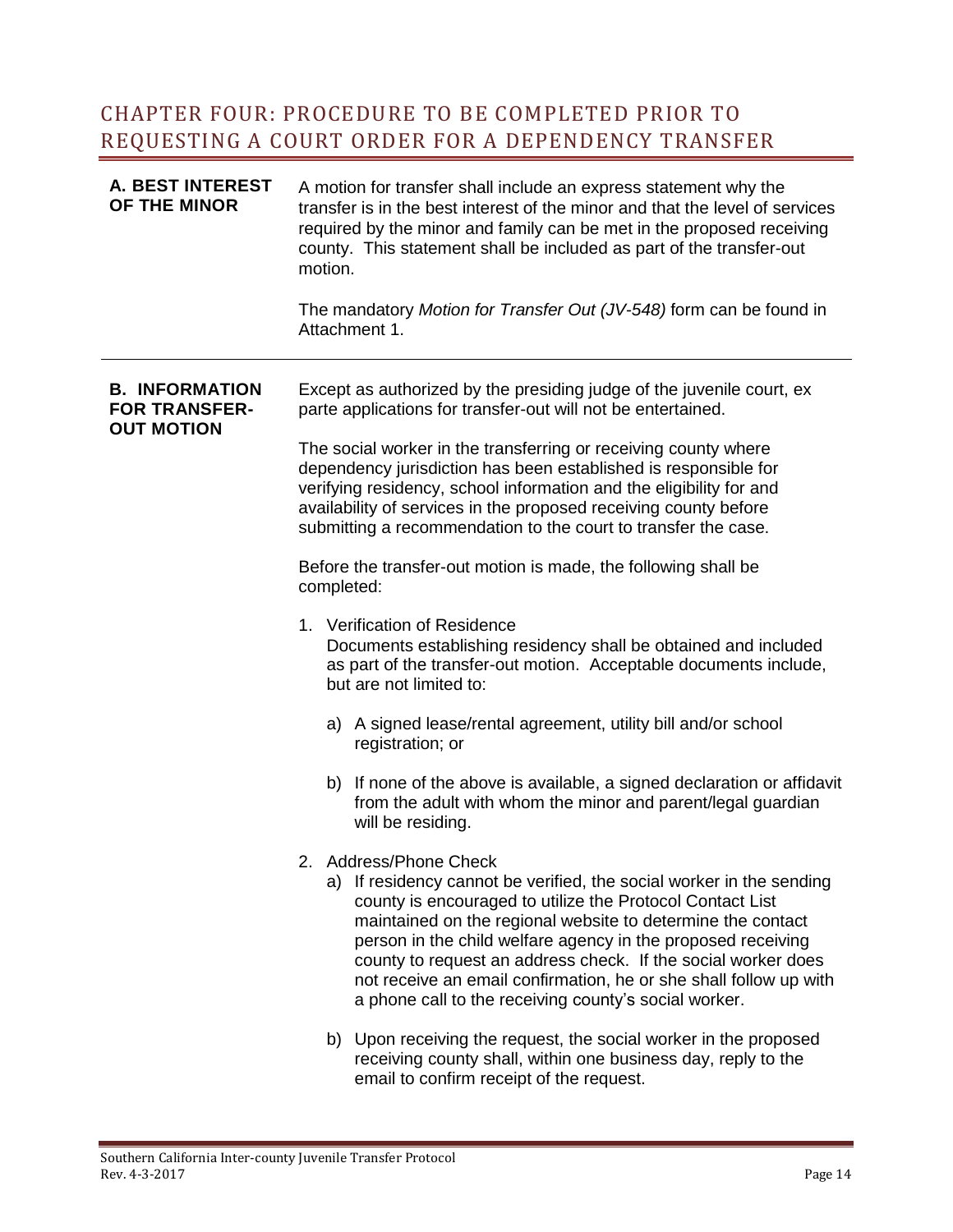|                                        |              | c) Upon a receipt of the request for an address check, the social<br>worker shall then conduct a home visit to: (1) verify the<br>residence in the county; (2) verify the address of the child's<br>parent or legal guardian; and (3) obtain a telephone number if<br>available. The social worker shall make every effort to complete<br>the request within seven days.                                                                              |
|----------------------------------------|--------------|-------------------------------------------------------------------------------------------------------------------------------------------------------------------------------------------------------------------------------------------------------------------------------------------------------------------------------------------------------------------------------------------------------------------------------------------------------|
|                                        |              | 3. School Information<br>The assigned social worker in the sending county shall determine<br>the following:                                                                                                                                                                                                                                                                                                                                           |
|                                        |              | a) The name of the last school and school district attended by the<br>child;<br>b) Whether there is an Individual Education Plan (IEP) on file for<br>the child in that district or any other district.; and<br>c) The current and proposed educational rights holder.                                                                                                                                                                                |
|                                        |              | 4. Eligibility and Availability of Specialized Services<br>The social worker in the receiving county shall inform the social<br>worker in the sending county what specialized services would be<br>available to address the critical needs of the minor and family and<br>the availability of and eligibility for needed services.                                                                                                                    |
|                                        | out hearing. | The information elicited pursuant to paragraphs 1, 2, 3 and 4 above<br>shall be included in the motion to the sending court prior to the transfer-                                                                                                                                                                                                                                                                                                    |
| C. WIC § 241.1<br><b>DETERMINATION</b> |              | If a dependency petition is transferred regarding a minor who is already<br>a delinquent child or a dual status child in the receiving county, the<br>receiving court shall make the WIC § 241.1 determination after the case<br>has been transferred following its written protocol for the preparation of<br>joint assessment reports.                                                                                                              |
|                                        |              | 1. Within two (2) business days after setting the WIC § 241.1<br>hearing, the probation officer in the receiving county shall email<br>the designated social worker in the sending county to obtain<br>the name of the assigned social worker to begin the joint<br>assessment. If the probation officer does not receive a reply<br>within one court day, he or she shall follow up with a phone<br>call to the social worker in the sending county. |
|                                        |              | 2. Within two (2) business days after setting the WIC § 241.1<br>hearing, the probation officer in the receiving county shall<br>contact the delinquency attorneys to notify them of the court<br>date and time and obtain information from them for the<br>assessment.                                                                                                                                                                               |
|                                        |              | 3. Prior to the date set for the WIC $\S$ 241.1 hearing, the probation<br>officer and social worker shall complete their assessment and<br>reach a joint recommendation pursuant to WIC § 241.1.                                                                                                                                                                                                                                                      |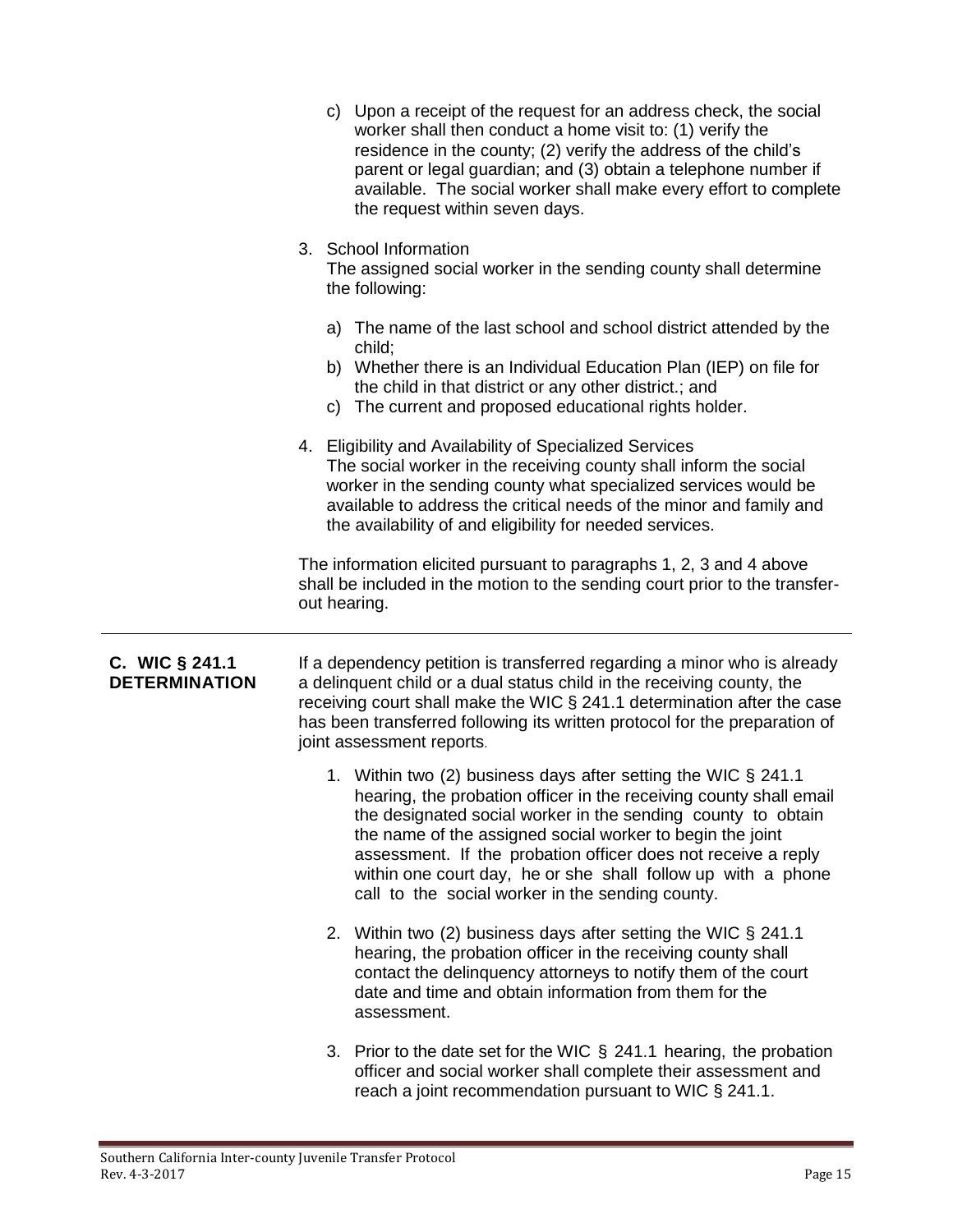- a) If the case-carrying probation officer and case-carrying social worker do not agree as to which discipline serves the child's best interest and protection of society,<sup>8</sup> they shall refer the matter to their respective supervisors who shall complete the assessment and reach a joint recommendation.
- b) If the two supervisors do not agree, they shall refer the matter to the chief probation officer and director of the child welfare agency (or their designees) to complete the assessment and reach a joint recommendation.
- c) If the chief probation officer and director of child welfare or their designees do not agree, each agency shall file a separate assessment with the court in which the petition is pending.

 $\overline{a}$ 

<sup>8</sup> Rule 5.512(d).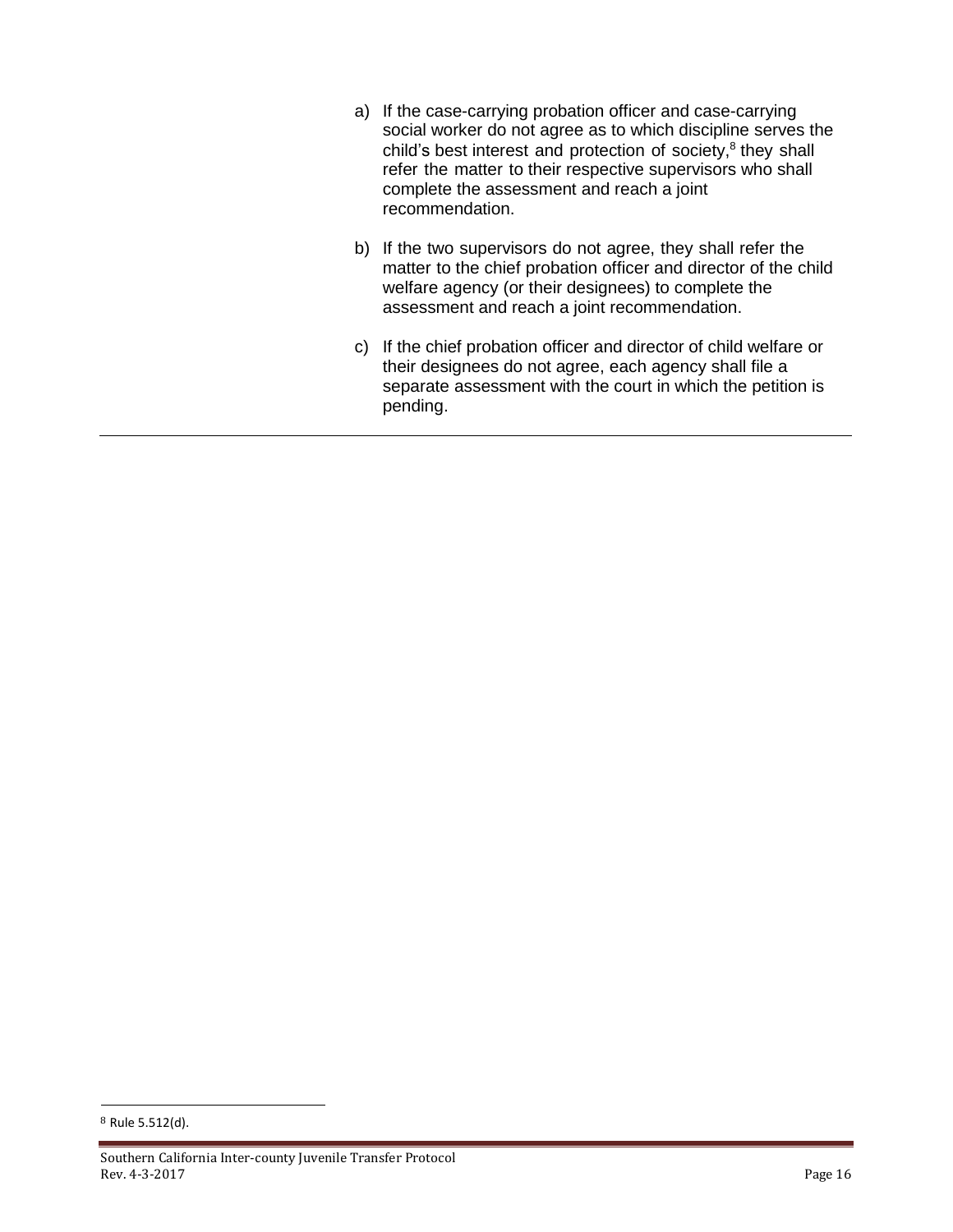### <span id="page-16-0"></span>CHAPTER FIVE: NONMINOR DEPENDENT CASES

| <b>A. STANDARD FOR</b><br><b>DETERMINING IF A</b><br><b>CASE SHOULD BE</b><br><b>TRANSFERRED</b> | A. Nonminor dependent cases shall be transferred only if the sending<br>court determines the following pursuant to WIC § 375:<br>1. The transfer is in the nonminor's best interest; and either<br>a) The nonminor dependent, under the dependency or<br>transition jurisdiction of the court, has been placed in a<br>planned permanent living arrangement, has had a<br>continuous physical presence in the proposed receiving<br>county for one year as a nonminor dependent, and has<br>expressed his or her intent to remain in that county [WIC §<br>$17.1(f)$ ; OR<br>b) The nonminor dependent, after dependency jurisdiction has<br>been resumed, or after transition jurisdiction has been<br>assumed or resumed by the juvenile court that retained<br>general jurisdiction over minor under WIC § 303, has<br>established that he or she has had a continuous physical<br>presence for one year in the proposed receiving county<br>where the petition pursuant to WIC § 388(e) was filed and<br>has expressed his or her intent to remain in that county. |
|--------------------------------------------------------------------------------------------------|------------------------------------------------------------------------------------------------------------------------------------------------------------------------------------------------------------------------------------------------------------------------------------------------------------------------------------------------------------------------------------------------------------------------------------------------------------------------------------------------------------------------------------------------------------------------------------------------------------------------------------------------------------------------------------------------------------------------------------------------------------------------------------------------------------------------------------------------------------------------------------------------------------------------------------------------------------------------------------------------------------------------------------------------------------------------|
|                                                                                                  | [WIC $\S$ 17.1(g)]                                                                                                                                                                                                                                                                                                                                                                                                                                                                                                                                                                                                                                                                                                                                                                                                                                                                                                                                                                                                                                                     |
| <b>B. TIMING OF</b><br><b>TRANSFER OF</b><br><b>NONMINOR</b><br><b>DEPENDENT</b><br><b>CASES</b> | Absent extraordinary circumstances, a nonminor dependent case shall<br>not be transferred out less than 90 days prior to the next scheduled<br>nonminor dependent status review hearing. [WIC 366.31]                                                                                                                                                                                                                                                                                                                                                                                                                                                                                                                                                                                                                                                                                                                                                                                                                                                                  |
| <b>C. OUT-OF-HOME</b><br><b>PLACEMENT</b><br><b>CASES</b>                                        | This section addresses the inter-county transfer of out-of-home<br>placement cases and does not prohibit out-of-county placements.                                                                                                                                                                                                                                                                                                                                                                                                                                                                                                                                                                                                                                                                                                                                                                                                                                                                                                                                     |
|                                                                                                  | 1. There is a presumption that a nonminor dependent case will not<br>be transferred if the nonminor dependent is receiving voluntary<br>family reunification services.                                                                                                                                                                                                                                                                                                                                                                                                                                                                                                                                                                                                                                                                                                                                                                                                                                                                                                 |
|                                                                                                  | 2. After the termination of voluntary family reunification services,<br>cases may be transferred out only to the county of residence of<br>the nonminor dependent pursuant to WIC §375. [See Chapter<br>Five, Section A]                                                                                                                                                                                                                                                                                                                                                                                                                                                                                                                                                                                                                                                                                                                                                                                                                                               |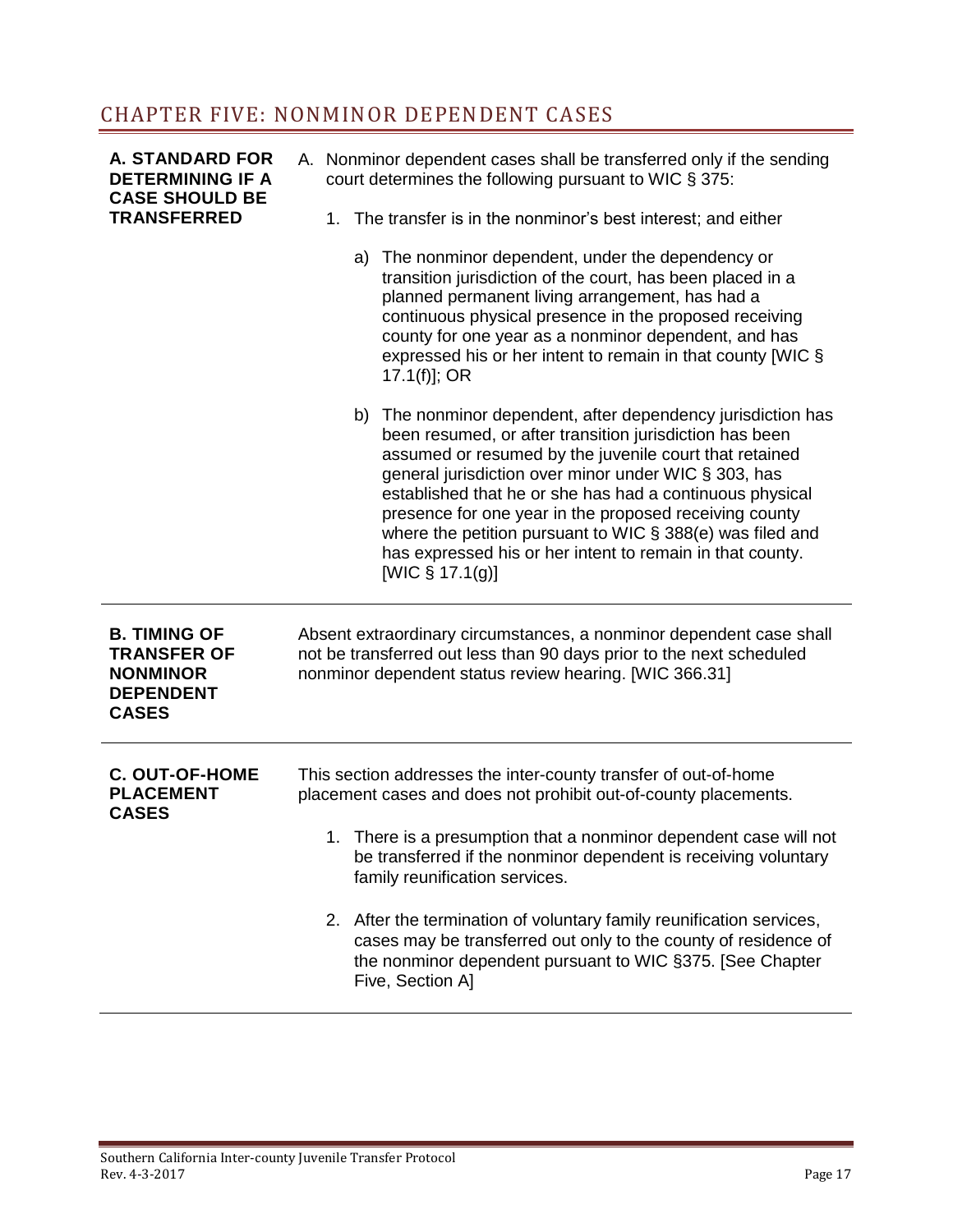| <b>D. BEST INTEREST</b><br>OF THE NONMINOR                         | Except as authorized by the presiding judge of the juvenile court, ex<br>parte applications for transfer will not be entertained.                                                                                                                                                            |  |
|--------------------------------------------------------------------|----------------------------------------------------------------------------------------------------------------------------------------------------------------------------------------------------------------------------------------------------------------------------------------------|--|
|                                                                    | A motion for transfer shall include an express statement why the<br>transfer is in the best interest of the nonminor and that the nonminor will<br>be able to achieve independence in the proposed receiving county.<br>This statement shall be included as part of the transfer-out motion. |  |
|                                                                    | The court may not transfer a nonminor dependent case unless it<br>determines that the nonminor supports the transfer and that the transfer<br>will protect or further the nonminor's best interests.                                                                                         |  |
|                                                                    | The mandatory Motion for Transfer Out (JV-548) form can be found in<br>Attachment 1.                                                                                                                                                                                                         |  |
| <b>E. INFORMATION</b><br><b>FOR TRANSFER-</b><br><b>OUT MOTION</b> | The agency in the transferring or receiving county where the nonminor<br>case is pending is responsible for verifying residency in the proposed<br>receiving county before submitting a recommendation to the court to<br>transfer the case.                                                 |  |
|                                                                    | Before the transfer-out motion is made, the following shall be<br>completed:                                                                                                                                                                                                                 |  |
|                                                                    | 1. Verification of Residence<br>Documents establishing residency shall be obtained and included<br>as part of the transfer out motion. Acceptable documents include,<br>but are not limited to:                                                                                              |  |
|                                                                    | a) A signed lease/rental agreement, utility bill and/or school<br>registration; or                                                                                                                                                                                                           |  |
|                                                                    | b) If none of the above is available, a declaration or affidavit from<br>the person with whom the nonminor will be residing; or                                                                                                                                                              |  |
|                                                                    | c) A declaration or affidavit from the social worker or probation<br>officer in the transferring or receiving county verifying the<br>nonminor's residence. The declaration or affidavit shall convey<br>when and the manner in which the residence was verified.                            |  |
|                                                                    | The information elicited pursuant to paragraph 1 above shall be<br>included in the motion to the sending court prior to the transfer-out<br>hearing.                                                                                                                                         |  |

ī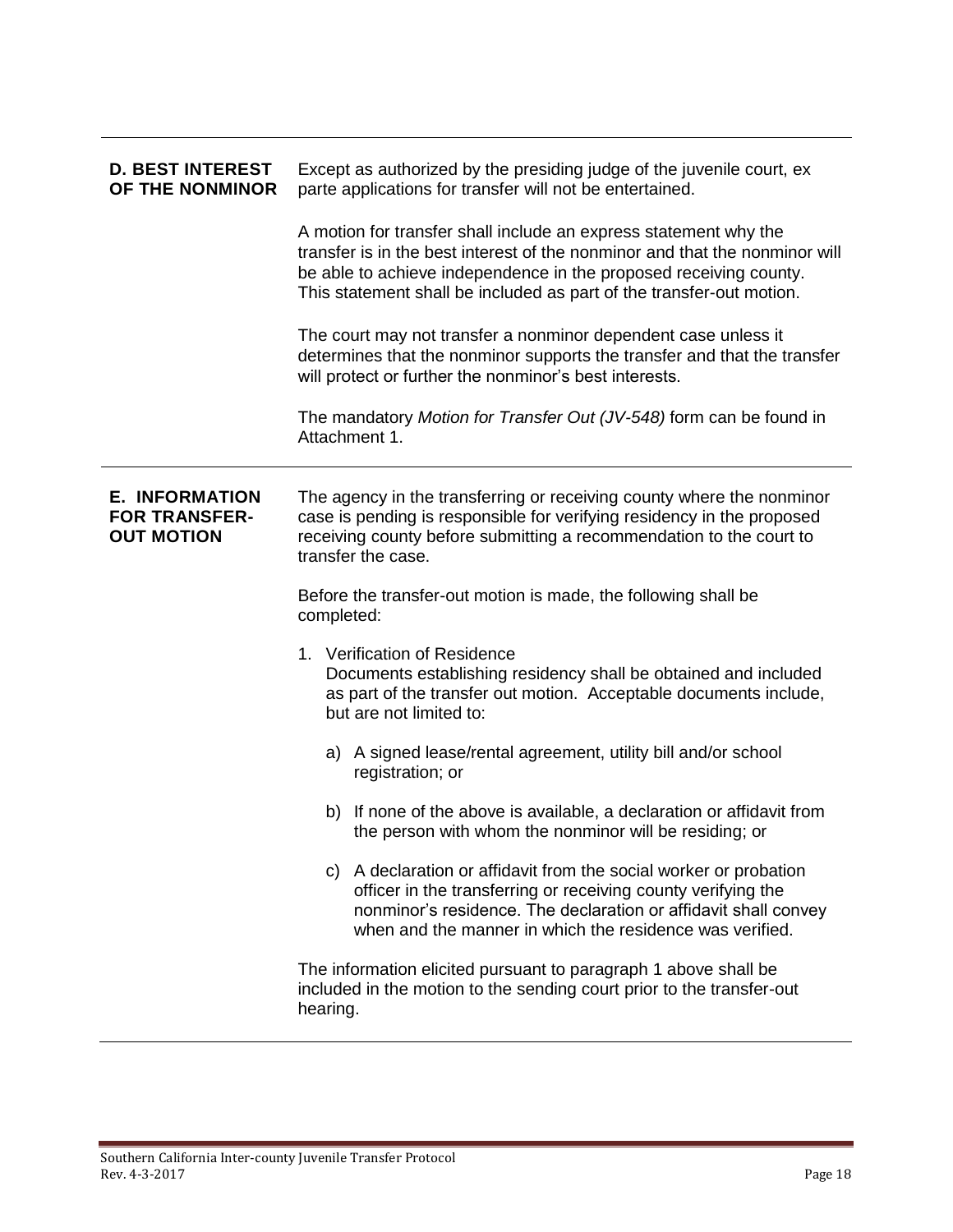#### <span id="page-18-0"></span>CHAPTER SIX: TRANSFER-OUT HEARINGS

| A. HEARING<br><b>PROCEDURE</b>                                                                                | This section applies to delinquency, dependency, and nonminor<br>dependent cases.                                                                      |                                                                                                                                                                                                                                                                                                                                                                                                      |  |
|---------------------------------------------------------------------------------------------------------------|--------------------------------------------------------------------------------------------------------------------------------------------------------|------------------------------------------------------------------------------------------------------------------------------------------------------------------------------------------------------------------------------------------------------------------------------------------------------------------------------------------------------------------------------------------------------|--|
|                                                                                                               | 1. Delinguency cases: the parties and court shall apply the<br>standard and timing outlined in Chapter Two, Section A, B, D<br>and E of this protocol. |                                                                                                                                                                                                                                                                                                                                                                                                      |  |
|                                                                                                               |                                                                                                                                                        | 2. Dependency cases: the parties and court shall apply the<br>standard and timing outlined in Chapter Two, Section A, C and D<br>of this protocol.                                                                                                                                                                                                                                                   |  |
|                                                                                                               |                                                                                                                                                        | 3. Nonminor Dependent cases: the parties and court shall apply the<br>standard and timing outlined in Chapter Five, Section A, B and C<br>of this protocol.                                                                                                                                                                                                                                          |  |
| <b>B. APPEARANCE</b>                                                                                          |                                                                                                                                                        | A. Delinquency Cases:                                                                                                                                                                                                                                                                                                                                                                                |  |
| <b>AT TRANSFER-OUT</b><br><b>HEARING AND</b><br><b>NOTICE OF</b><br><b>TRANSFER-IN</b><br><b>HEARING DATE</b> |                                                                                                                                                        | 1. The minor should be personally present at the transfer-out<br>hearing in delinquency cases in order to have a meaningful<br>hearing and to be ordered to attend the transfer-in hearing in the<br>receiving county.                                                                                                                                                                               |  |
|                                                                                                               |                                                                                                                                                        | 2. During the transfer-out hearing, the sending court shall order<br>the minor and the parent/legal guardian to be personally<br>present at the transfer-in hearing at the date, time, and<br>location specified.                                                                                                                                                                                    |  |
|                                                                                                               |                                                                                                                                                        | 3. The sending court shall provide the minor(s) and family with<br>a map and driving directions to the receiving court location<br>along with instructions on the receiving court's check-in<br>process. Staff shall utilize the regional website outlined in<br>Chapter One, Section C to obtain that information.                                                                                  |  |
|                                                                                                               |                                                                                                                                                        | 4. If a party is not present at the transfer-out hearing, the clerk<br>of the sending court shall provide written notice of the<br>information in paragraphs 2 and 3 above to the party by first<br>class mail at the verified address.                                                                                                                                                              |  |
|                                                                                                               |                                                                                                                                                        | 5. In delinguency cases where the minor is detained, the court<br>shall determine whether the minor waives time for the<br>transfer-in hearing. If the minor does not waive time, the<br>court shall order the sending county's probation department<br>to transport the minor to the receiving county at least two (2)<br>business days before the transfer-in hearing is scheduled to<br>be heard. |  |
|                                                                                                               |                                                                                                                                                        | 6. If, before the scheduled transfer-in hearing date, good cause                                                                                                                                                                                                                                                                                                                                     |  |

arises to reschedule the transfer-in hearing date that was set by

÷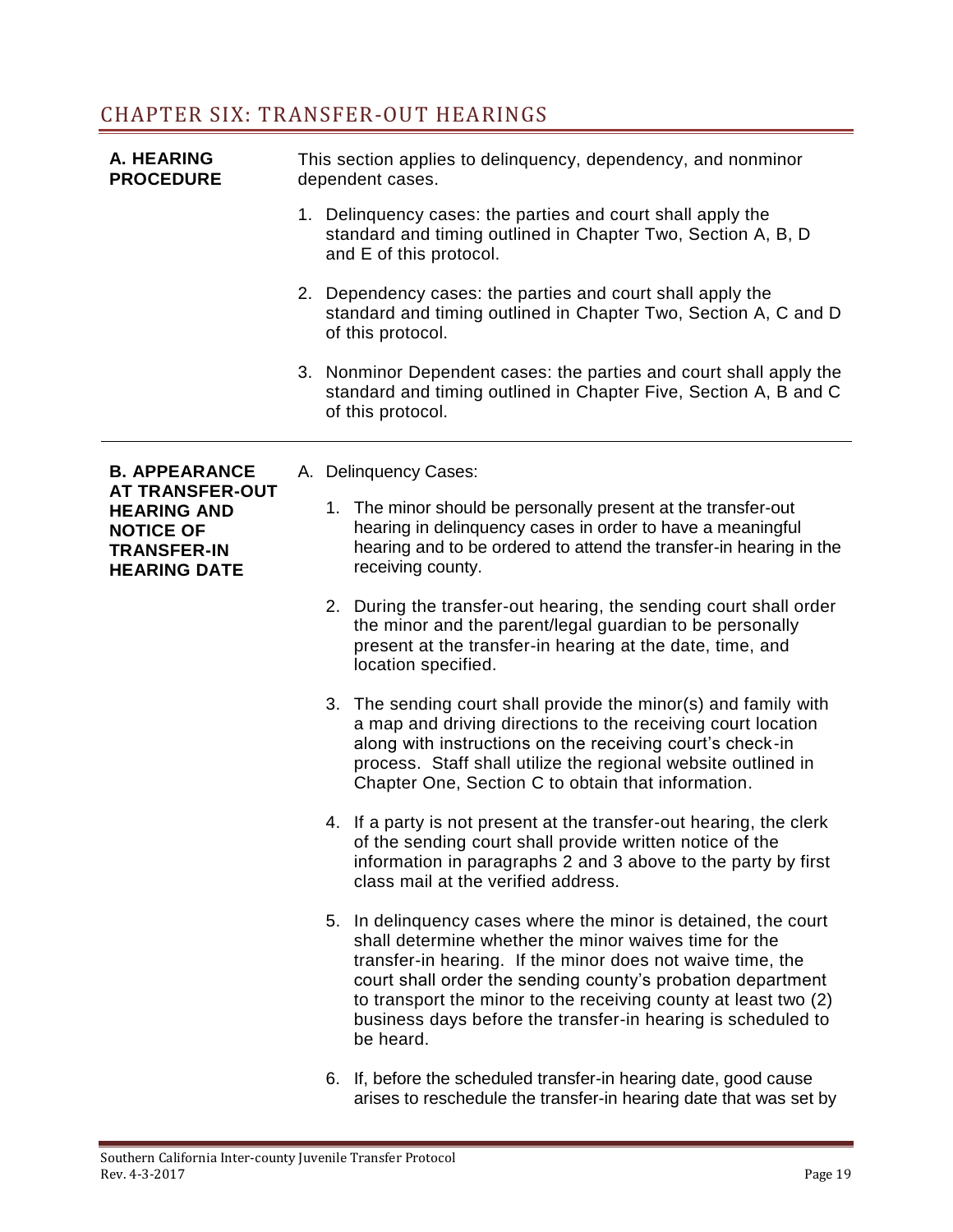the sending court, the receiving court shall be responsible for noticing the parties of the new date.

- B. Dependency Cases:
	- 1. Parents/legal guardians should either be 1) personally present or 2) telephonically appear or 3) appear via video conferencing (if available) at the transfer-out hearing in dependency cases in order to have a meaningful hearing and to be ordered to attend the transfer-in hearing in the receiving county.
	- 2. During the transfer-out hearing, the sending court shall order the parent/legal guardian and, at the court's discretion, the minor to be personally present at the transfer-in hearing at the date, time, and location specified.
	- 3. The sending court shall provide the minor and parent/legal guardian with a map and driving directions to the receiving court location along with instructions on the receiving court's check-in process. Staff shall utilize the regional website outlined in Chapter One, Section C to obtain that information.
	- 4. If a party is not present at the transfer-out hearing, the clerk of the sending court shall provide written notice of the information in paragraphs 2 and 3 above to the party by first class mail at the verified address.
	- 5. If, before the scheduled transfer-in hearing date, good cause arises to reschedule the transfer-in hearing date that was set by the sending court, the receiving court shall be responsible for noticing the parties of the new date.
- C. Nonminor Dependent Cases:
	- 1. The nonminor dependent should either be 1) personally present or 2) telephonically appear or 3) appear via video conferencing (if available) at the transfer-out hearing in nonminor dependent cases in order to have a meaningful hearing and to be ordered to attend the transfer-in hearing in the receiving county.
	- 2. During the transfer-out hearing, the sending court shall order the nonminor to be personally present at the transfer-in hearing at the date, time, and location specified.
	- 3. The sending court shall provide the nonminor with a map and driving directions to the receiving court location along with instructions on the receiving court's check-in process. Staff shall utilize the regional website outlined in Chapter One, Section C to obtain that information.
	- 4. If the nonminor is not present at the transfer-out hearing, the clerk of the sending court shall provide written notice of the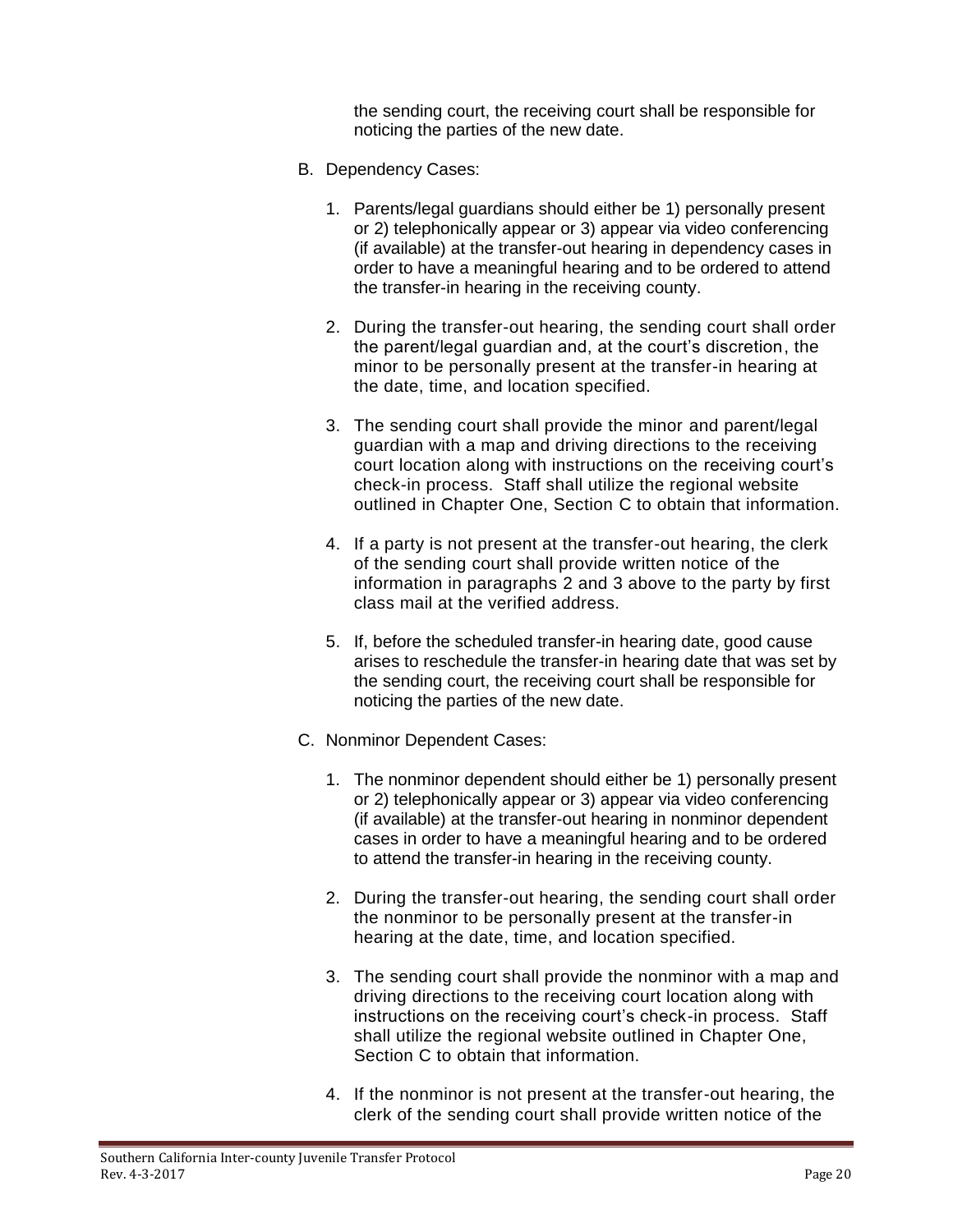|                                                                                  | information in paragraphs 2 and 3 above to the nonminor by<br>first class mail at the verified address.                                                                                                                                                        |
|----------------------------------------------------------------------------------|----------------------------------------------------------------------------------------------------------------------------------------------------------------------------------------------------------------------------------------------------------------|
|                                                                                  | 5. If, before the scheduled transfer-in hearing date, good cause<br>arises to reschedule the transfer-in hearing date that was set by<br>the sending court, the receiving court shall be responsible for<br>noticing the nonminor of the new date.             |
| <b>C. DATE CERTAIN</b><br><b>FOR THE</b><br><b>TRANSFER-IN</b><br><b>HEARING</b> | If the transfer-out motion is granted, the sending court shall set a<br>date certain for the transfer-in hearing in the receiving court. The<br>sending court shall state on the record the date, time, and location<br>of the hearing in the receiving court. |
|                                                                                  | 1. The sending court staff shall determine the appropriate<br>location and time for the transfer-in hearing by utilizing the<br>regional website information described in Chapter One,<br>Section C.                                                           |
|                                                                                  | 2. The transfer-in hearing date shall be set in compliance with<br>Rules 5.610 and 5.612 as follows:                                                                                                                                                           |
|                                                                                  | a) In-custody delinquency matters: the transfer-in hearing date<br>shall be within five (5) court days from the date of the<br>transfer-out order.                                                                                                             |
|                                                                                  | b) Out-of-custody delinquency matters: the transfer-in hearing<br>date shall be within ten (10) court days from the date of the<br>transfer-out order.                                                                                                         |
|                                                                                  | c) All dependency matters: the transfer-in hearing date shall be<br>ten (10) court days from the date of the transfer-out order.                                                                                                                               |
|                                                                                  | d) All nonminor dependent matters: the transfer-in hearing date<br>shall be set within ten (10) court days from the date of the<br>transfer-out order.                                                                                                         |

<span id="page-20-0"></span>Ξ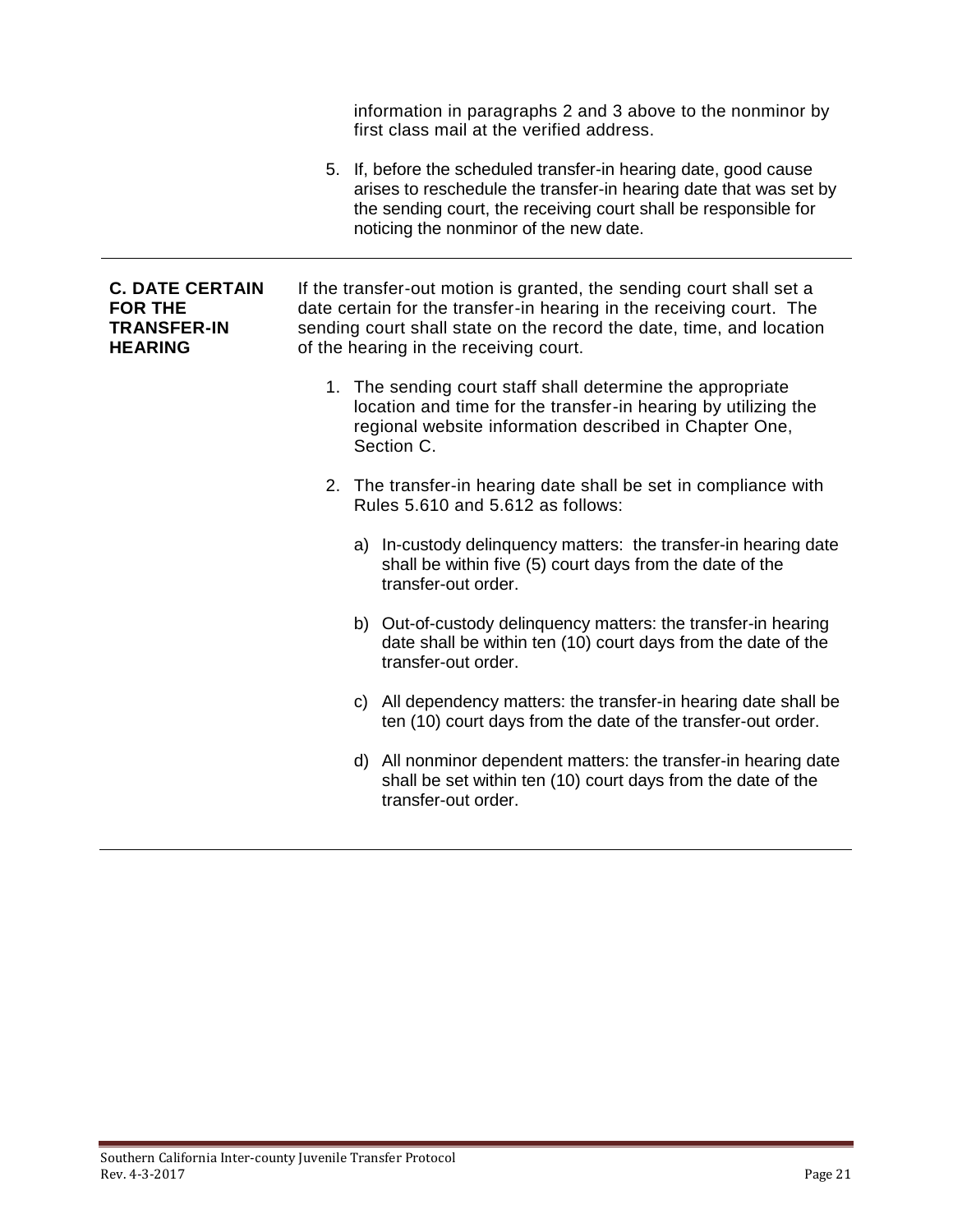#### CHAPTER SEVEN: PREPARATION OF THE COURT FILE TO SEND TO THE RECEIVING COURT

#### **A. PREPARATION OF COURT FILE BY SENDING COURT**

This section applies to delinquency, dependency, and nonminor dependent case files.

The court file is inclusive of all filed papers and documents in the case folder. If a case folder is not created by the court, the file is inclusive of all filed papers and documents that would have been in the case folder if one had been created.

When a case is ordered transferred, all active and disposed petitions will be transmitted absent other orders from the court. Sealed petitions and documents will be included as part of the transfer if they are readily available to the sending court.

If there are multiple siblings under a single case number and not all siblings are being transferred, only the documents pertaining to the sibling(s) who is being transferred will be transmitted to the receiving court. The sending court will not redact information for the other siblings prior to transfer.

When a nonminor dependent case is being transferred, the entire nonminor file and all documents associated with the last status review hearing held before the nonminor reached age of majority, including the court report and all findings and orders in the underlying juvenile file will be transmitted to the receiving court no later than five court days from the date of the transfer-out order

The clerk of the sending court shall:

- 1. Prepare and complete a minute order recording the transfer-out hearing.
- 2. Confirm that a separate transfer order has been completed for each minor being transferred.
	- a. Use the *Juvenile Court Transfer-Out Orders (JV-550)* form (Attachment 2) on delinquency or dependency cases.
	- b. Use the *Juvenile Court Transfer-Out Orders – Nonminor Dependent (JV-552)* form (Attachment 3) on nonminor dependent cases.
- 3. Check the case file to confirm that all documents and minute orders listed on the register of actions (or docket) are included.

a) Disposition Reports 8716/8717 For delinquency cases only, the court clerk shall include copies of the Department of Juvenile Justice detention disposition report forms (JUS8716 and JUS8717).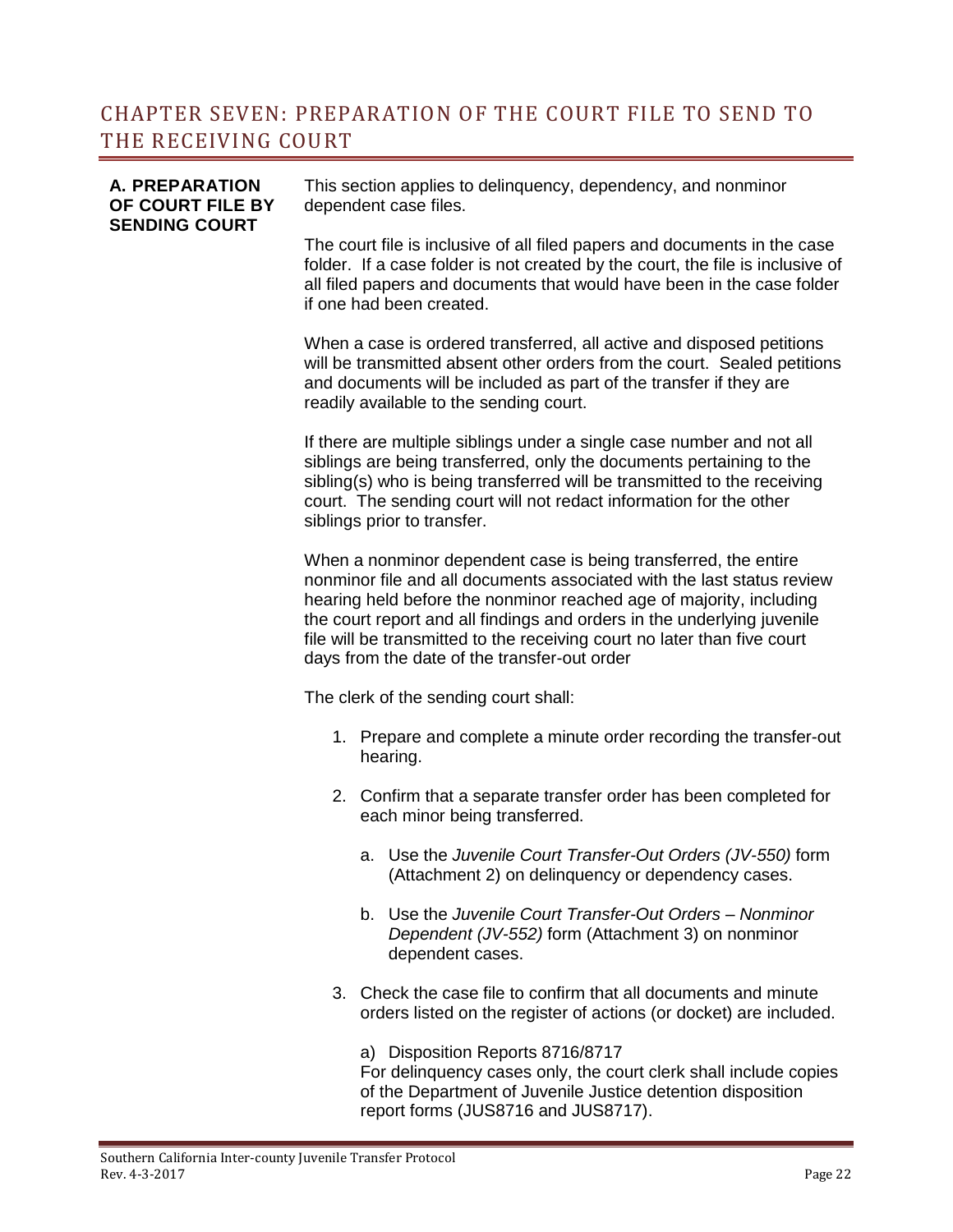4. Place copies<sup>9</sup> of all documents and minute orders from the court file in reverse chronological order (the newest document on top; the oldest document on the bottom) with the JV-550 as the top document. The documents may be grouped together in reverse chronological order as follows:

a) Petitions

Group the petitions together in reverse chronological order from newest to oldest.

b) Reports Group the reports together in reverse chronological order from newest to oldest.

c) Minute Orders Group the minute orders together in reverse chronological order from newest to oldest.

d) Confidential Documents Group the confidential documents together *(separate from the non-confidential documents)* in reverse chronological order from newest to oldest.

Examples of confidential documents include, but are not limited to: blood test results; victim address information; addresses for parents, guardians, de facto parents, foster homes and group homes; medication orders; and psychological evaluations.

e) Sealed Petitions/Documents

Group the sealed documents together in reverse chronological order from newest to oldest.

Examples of sealed documents include, but are not limited to: deferred entry of judgment petitions and associated documents, petitions sealed pursuant to WIC § 781, and any other document ordered sealed by the court.

5. Prepare the documents to be scanned as a Portable Document Format (PDF) document. Depending on how the documents have been grouped, the clerk may have more than one PDF file to scan.

 $\overline{a}$ 

 $9$  The sending court will keep the original court file through the destruction period outlined in the Government Code.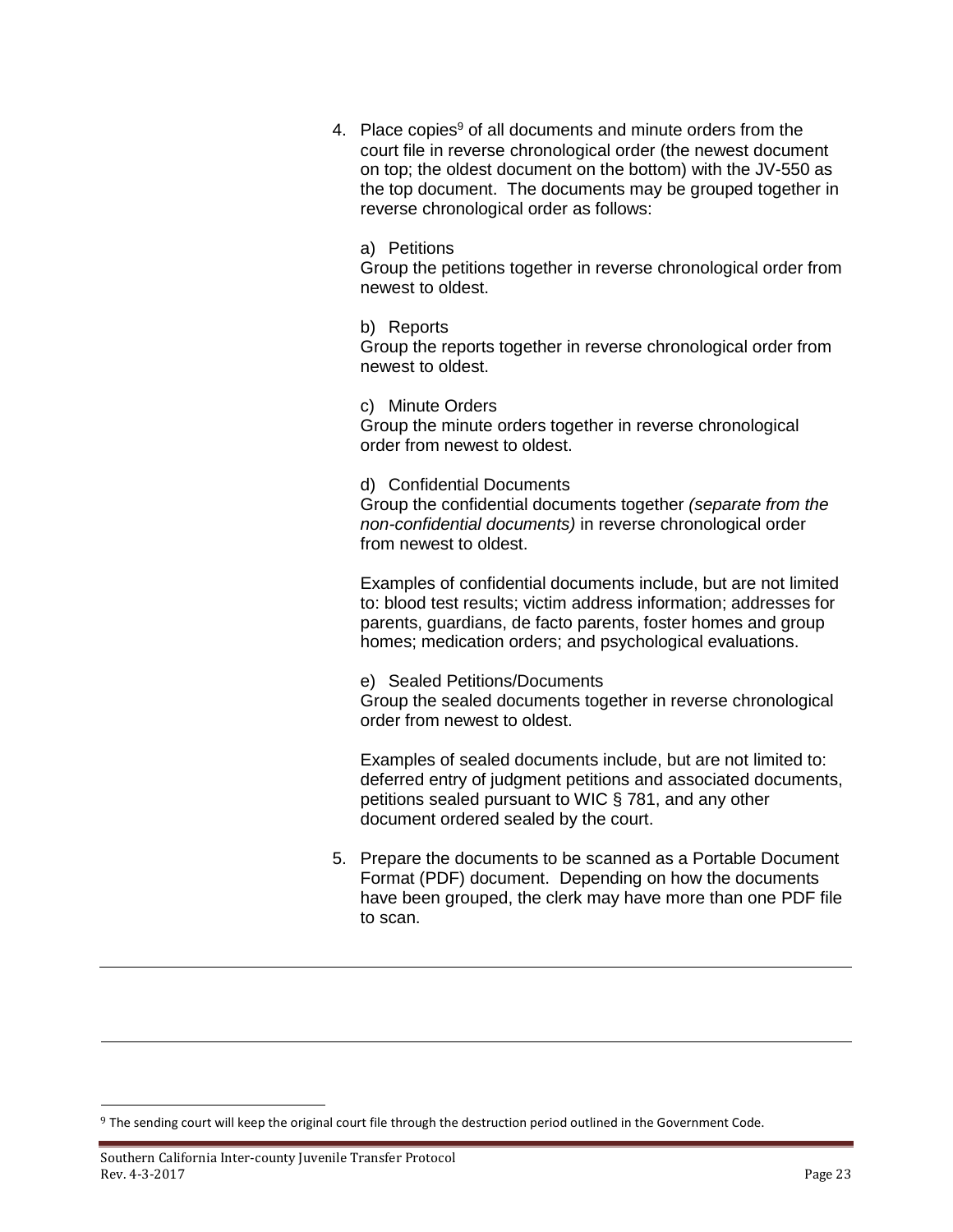| <b>B. SENDING FILE</b><br><b>VIA ECASE</b><br><b>EXCHANGE</b>       | The clerk of the sending court shall send the transfer electronically<br>using the eCase eXchange program.                                                                                                                                         |
|---------------------------------------------------------------------|----------------------------------------------------------------------------------------------------------------------------------------------------------------------------------------------------------------------------------------------------|
|                                                                     | 1. The clerk will upload the Portable Document Format (PDF)<br>documents prepared in Section A to the program following the<br>eCase eXchange Transfer-Out Procedure located on the<br>regional secure website outlined in Chapter One, Section C. |
|                                                                     | 2. The clerk from the sending court will reference in the 'comment'<br>section of the program the hearing date, time, and location<br>scheduled by the sending court for the transfer-in hearing.                                                  |
|                                                                     | 3. The program prepares the Certification of Transfer of<br>Documents certifying the documents are true and correct<br>copies of the originals.                                                                                                    |
|                                                                     | 4. Time Frames<br>a) In-custody Delinquency Cases:<br>The court file should be transferred within two (2) court<br>days of the transfer-out order.                                                                                                 |
|                                                                     | b) All Dependency Cases and Out-of-Custody Delinquency<br>Cases:                                                                                                                                                                                   |
|                                                                     | The court file should be transferred within five (5) court<br>days of the transfer-out order.                                                                                                                                                      |
|                                                                     | c) All Nonminor Dependent Cases:<br>The court file should be transferred within five (5) court<br>days of the transfer-out order.                                                                                                                  |
| <b>C. DISTRIBUTION</b><br>OF COURT FILE TO<br><b>AGENCY – MINOR</b> | The clerk of the sending court shall send a copy of the court file to the<br>probation department that is transporting the minor if detained.                                                                                                      |
| <b>DETAINED</b>                                                     | The court clerk will use the eCase eXchange program to transmit a<br>certified copy of the file following the eCase eXchange Transfer-Out<br>Procedure located on the regional website.                                                            |
| <b>D. EXHIBITS</b>                                                  | 1. Unless requested by the receiving court, the sending court shall not<br>transfer any hearing or trial exhibits to the receiving court.                                                                                                          |
|                                                                     | 2. The sending court shall retain the exhibits until notified by the<br>receiving court that the matter is concluded and that the exhibits<br>can be returned to their rightful owners and/or destroyed.                                           |
|                                                                     | 3. If the receiving court needs the exhibits, the receiving court shall<br>contact the sending court to make arrangements for the delivery of<br>the exhibits.                                                                                     |

Ξ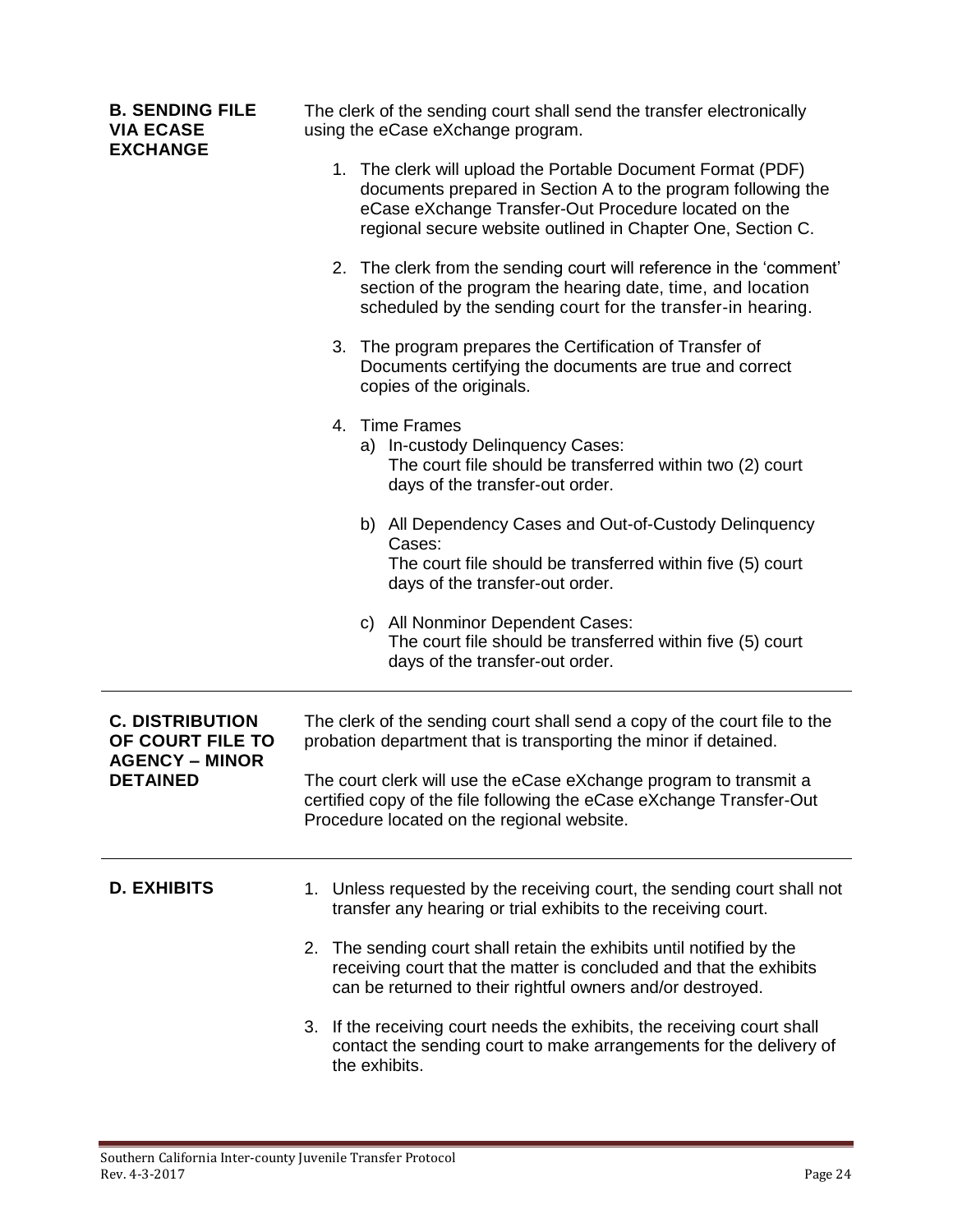|                                                | a) If exhibits are needed by the receiving court, an email<br>requesting the exhibits shall be sent to the designated contact<br>for the sending court.                                                                                                                                                                                                                                                                |
|------------------------------------------------|------------------------------------------------------------------------------------------------------------------------------------------------------------------------------------------------------------------------------------------------------------------------------------------------------------------------------------------------------------------------------------------------------------------------|
|                                                | b) The receiving court shall then retain custody of the exhibits until<br>it is appropriate to return them to their rightful owners and/or<br>destroy them, in accordance with statute.                                                                                                                                                                                                                                |
| <b>E. ERRORS MADE</b><br><b>BY THE SENDING</b> | Errors by the sending court shall be corrected as follows:                                                                                                                                                                                                                                                                                                                                                             |
| <b>COURT</b>                                   | 1. If a case is ordered transferred to one county, but is<br>inadvertently electronically sent to another county (e.g., the<br>case is ordered transferred to San Diego, but the court record<br>is received by San Bernardino), the court receiving the<br>documents shall automatically electronically forward the<br>documents to the proper court without further court order using<br>the eCase eXchange program. |
|                                                | 2. If a case is ordered transferred to one county, but the clerk<br>inadvertently types the wrong county name on the order (e.g.,<br>the case is ordered transferred to Riverside County, but the<br>courtroom clerk inadvertently types Orange County on the<br>order), the court receiving the documents shall:                                                                                                      |
|                                                | a) Automatically electronically forward them to the proper<br>court without further court order; and                                                                                                                                                                                                                                                                                                                   |
|                                                | b) Contact the sending court to advise them of the error so<br>that an amended transfer order can be prepared and<br>sent electronically to the proper county.                                                                                                                                                                                                                                                         |

ī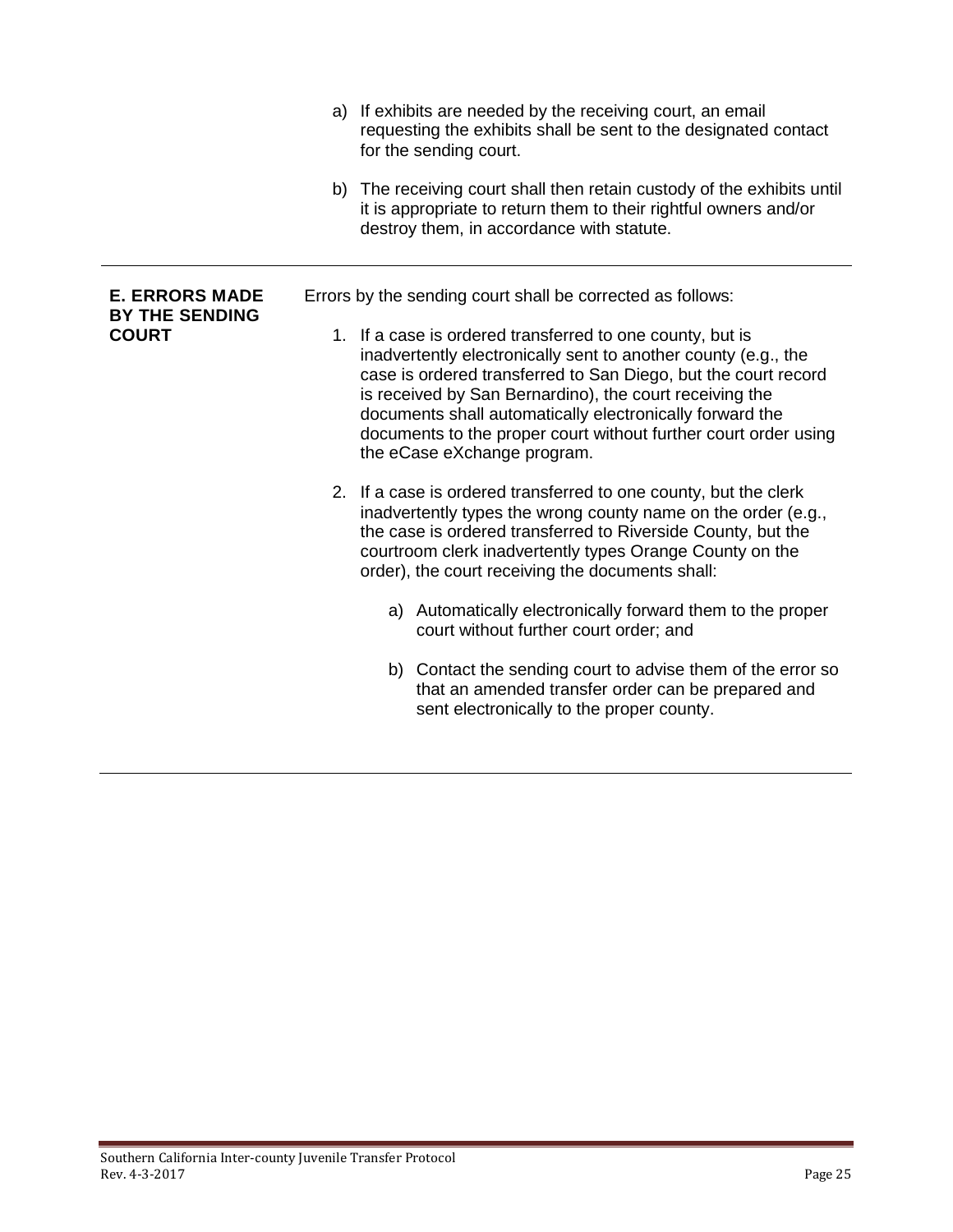#### <span id="page-25-0"></span>CHAPTER EIGHT: PREPARATION OF THE AGENCY FILE TO SEND TO THE RECEIVING COUNTY AGENCY AND TRANSPORTATION

| <b>A. PROBATION FILE</b>                                                              | Within four (4) business days of the transfer-out hearing if the minor is<br>detained, and seven (7) business days if the minor is not detained, the<br>probation department in the sending county shall prepare and transmit<br>a copy of all documents in the original probation file to the probation<br>department in the receiving county.<br>The probation department in the sending county shall retain the<br>original documents. It is not necessary for the copies to be certified. |  |  |  |
|---------------------------------------------------------------------------------------|-----------------------------------------------------------------------------------------------------------------------------------------------------------------------------------------------------------------------------------------------------------------------------------------------------------------------------------------------------------------------------------------------------------------------------------------------------------------------------------------------|--|--|--|
|                                                                                       |                                                                                                                                                                                                                                                                                                                                                                                                                                                                                               |  |  |  |
| <b>B. SOCIAL WORKER</b><br><b>FILE AND</b><br><b>RELEASING</b><br><b>CWS/CMS DATA</b> | 1. Within one business day of the transfer-out court order, the social<br>worker shall modify the child welfare system/case management<br>system (CWS/CMS) to add the receiving county's code to allow<br>access to the system by both the sending county and the receiving<br>county. After the acceptance of the transfer, the receiving county<br>shall be designated as "primary" and the sending county will retain<br>access and be designated as the "secondary."                      |  |  |  |
|                                                                                       | 2. Within seven (7) business days of the transfer-out hearing, the<br>social worker in the sending county shall prepare and transmit a<br>copy of all documents in the original social worker file that are not<br>contained in CWS/CMS, other than court minute orders, to the child<br>welfare agency in the receiving county. The copies in the file need<br>not be certified.                                                                                                             |  |  |  |
|                                                                                       | 3. The sending county shall retain the original documents. The<br>following documents, if not accessible via CWS/CMS, shall be<br>placed in reverse chronological order (the newest document on top;<br>the oldest document on the bottom):                                                                                                                                                                                                                                                   |  |  |  |
|                                                                                       | a) Individual education plan (IEP) possessed by the child welfare<br>agency and/or the name and address of the school district<br>where the most current IEP is on file;                                                                                                                                                                                                                                                                                                                      |  |  |  |
|                                                                                       | b) Home study reports;                                                                                                                                                                                                                                                                                                                                                                                                                                                                        |  |  |  |
|                                                                                       | Correspondence from counselors;<br>$\mathsf{C}$ )                                                                                                                                                                                                                                                                                                                                                                                                                                             |  |  |  |
|                                                                                       | d) Treatment provider reports;                                                                                                                                                                                                                                                                                                                                                                                                                                                                |  |  |  |
|                                                                                       | e) Health and education passport information; and                                                                                                                                                                                                                                                                                                                                                                                                                                             |  |  |  |
|                                                                                       | Confidential address information.<br>f                                                                                                                                                                                                                                                                                                                                                                                                                                                        |  |  |  |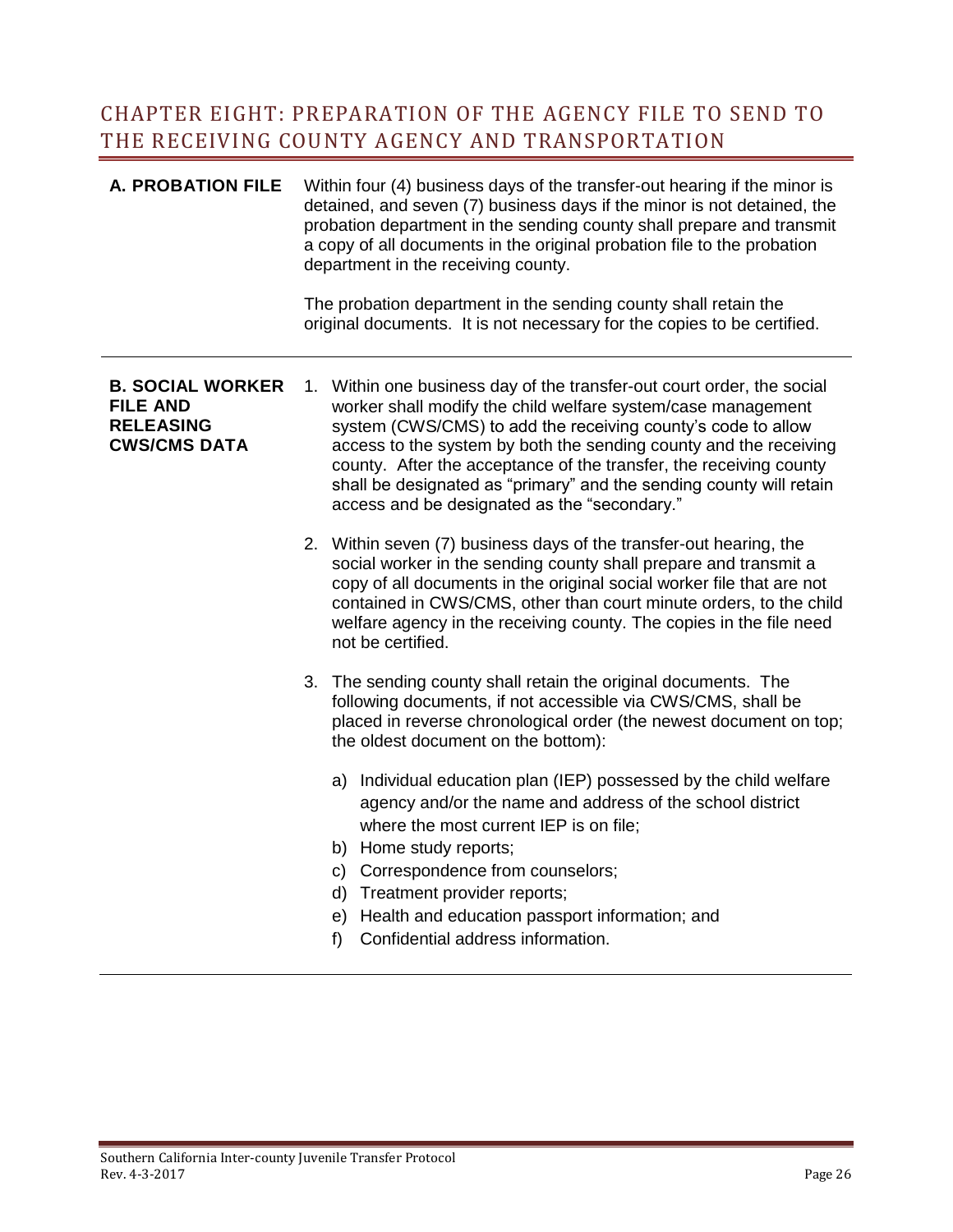| С.<br><b>TRANSPORTATION</b><br>OF MINOR OR CHILD | The minor or dependent child shall be physically transported to the<br>receiving county as follows:                                                                                                                                                                                |  |  |  |
|--------------------------------------------------|------------------------------------------------------------------------------------------------------------------------------------------------------------------------------------------------------------------------------------------------------------------------------------|--|--|--|
|                                                  | 1. For delinquency in-custody matters, the probation<br>department of the sending county shall be responsible for<br>transportation of the minor to the receiving county detention<br>facility. [See Chapter Six, Section B for transportation<br>timeframe]                       |  |  |  |
|                                                  | 2. For delinguency out-of-custody matters, the minor's parent,<br>legal guardian or foster care provider shall arrange for<br>transportation of the minor to the receiving court.                                                                                                  |  |  |  |
|                                                  | 3. For dependency matters, if the child or the child's attorney<br>in the receiving county requests that the child attend the<br>initial hearing, the sending and receiving county's child<br>welfare office shall discuss and coordinate transportation.                          |  |  |  |
| <b>D. CONTINUATION</b><br>OF RESPONSIBILITY      | The sending county's child welfare agency or probation department<br>shall maintain responsibility for the case, including the provision of<br>services and supervision, until the receiving court has accepted the<br>case at the transfer-in hearing.                            |  |  |  |
|                                                  | The child welfare agency or probation department in the receiving<br>county shall notify the child welfare agency or probation department in<br>the sending county that the transfer was accepted by sending a copy<br>of the court's minute order that the transfer was accepted. |  |  |  |

ī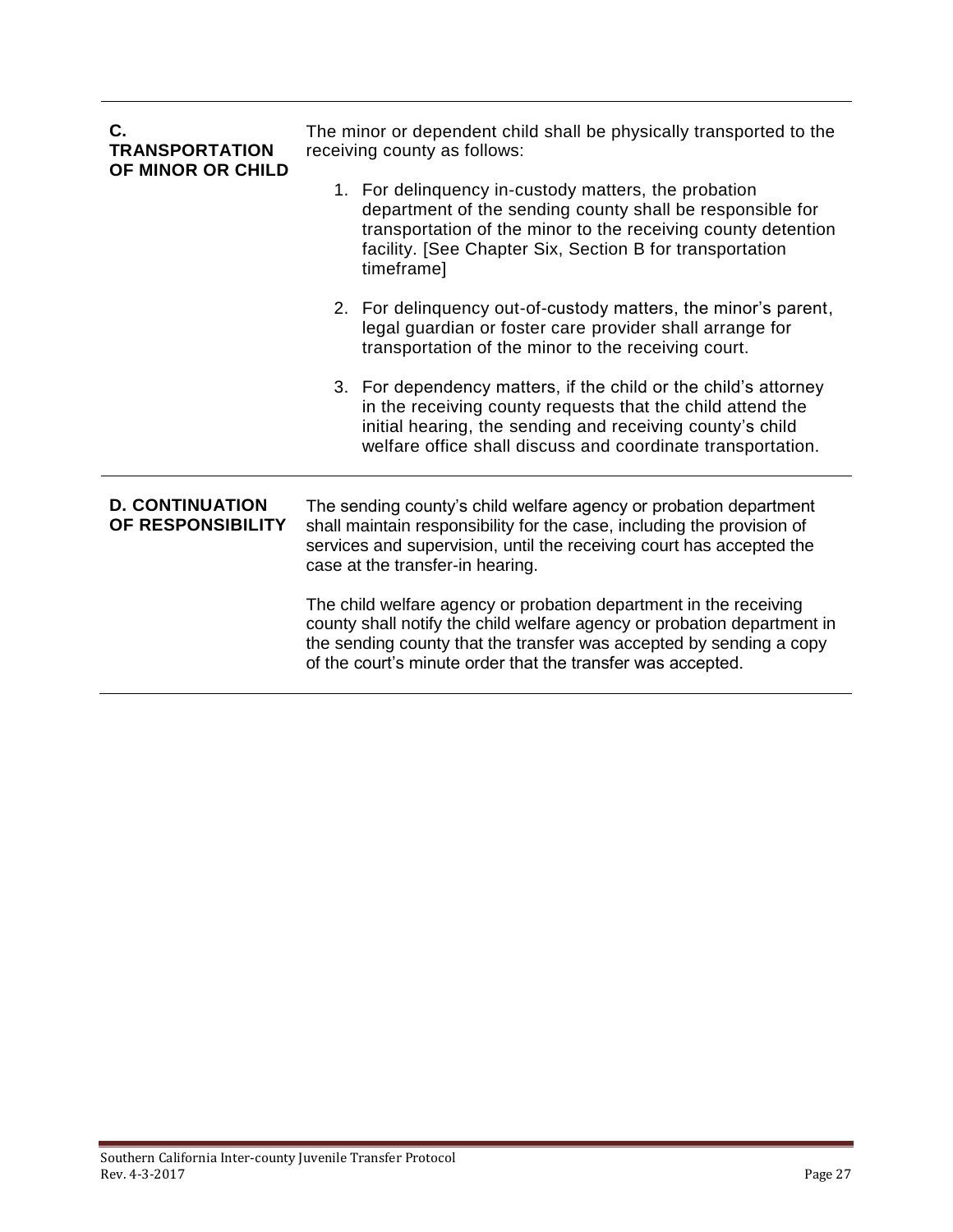## <span id="page-27-0"></span>CHAPTER NINE: TRANSFER-IN HEARING

| <b>A. RECEIVING</b>                                                    | The clerk of the receiving court shall:                                                                                                                                                                                                                                                                                                                                                                       |  |  |  |  |
|------------------------------------------------------------------------|---------------------------------------------------------------------------------------------------------------------------------------------------------------------------------------------------------------------------------------------------------------------------------------------------------------------------------------------------------------------------------------------------------------|--|--|--|--|
| <b>TRANSFER</b><br><b>DOCUMENTS</b>                                    | 1. Access the eCase eXchange program to receive the transfer<br>electronically.                                                                                                                                                                                                                                                                                                                               |  |  |  |  |
|                                                                        | 2. The receiving clerk will electronically sign and date the receipt<br>of record acknowledging receipt of the transfer. A copy of the<br>receipt of record will be sent back electronically to the sending<br>county with the receiving county's case number.                                                                                                                                                |  |  |  |  |
|                                                                        | 3. The receiving clerk will process the transfer in the receiving<br>court's case management system according to its local<br>practices.                                                                                                                                                                                                                                                                      |  |  |  |  |
|                                                                        | 4. The receiving clerk will confirm the transfer-in hearing date<br>scheduled by the sending court and ensure that date is on the<br>receiving court's calendar.                                                                                                                                                                                                                                              |  |  |  |  |
| <b>B. DISTRIBUTION</b><br>OF TRANSFER-IN<br><b>TO AGENCY</b>           | The clerk of the receiving court shall send a copy of the court file to the<br>appropriate agency.                                                                                                                                                                                                                                                                                                            |  |  |  |  |
|                                                                        | The court clerk will use the eCase eXchange program to transmit a<br>copy of the file to the agency following the eCase eXchange Transfer-<br>In procedure located on the regional website.                                                                                                                                                                                                                   |  |  |  |  |
| <b>C. RECEIVING IN-</b><br><b>CUSTODY MINORS</b><br><b>FOR HEARING</b> | Unless the probation officer in the receiving county contacts the<br>parents to give them a date earlier than the date scheduled by the<br>sending court, the receiving court shall not vacate the date previously<br>set by the sending court. The date set by the sending court should<br>always remain calendared because that was the date the parents were<br>notified to appear in the receiving court. |  |  |  |  |
| <b>D. BEFORE</b><br><b>ACCEPTANCE</b>                                  | The sending court may vacate a transfer order due to a change in<br>circumstances prior to the receiving court accepting the transfer. The<br>transfer order may be vacated only upon good cause based on new or<br>different facts that have been presented to the court.                                                                                                                                    |  |  |  |  |
|                                                                        | The sending court will give notice to the parties and, if necessary, the<br>proposed receiving court, that the transfer order has been vacated.                                                                                                                                                                                                                                                               |  |  |  |  |
| <b>E. MANDATORY</b><br><b>ACCEPTANCE</b>                               | At the transfer-in hearing, the court shall, in all cases, issue an order<br>accepting transfer of jurisdiction from the sending court. Under no<br>circumstances shall the court decline to accept the transfer. [Rule<br>$5.612(a)$ & $5.613(c)(1)$                                                                                                                                                         |  |  |  |  |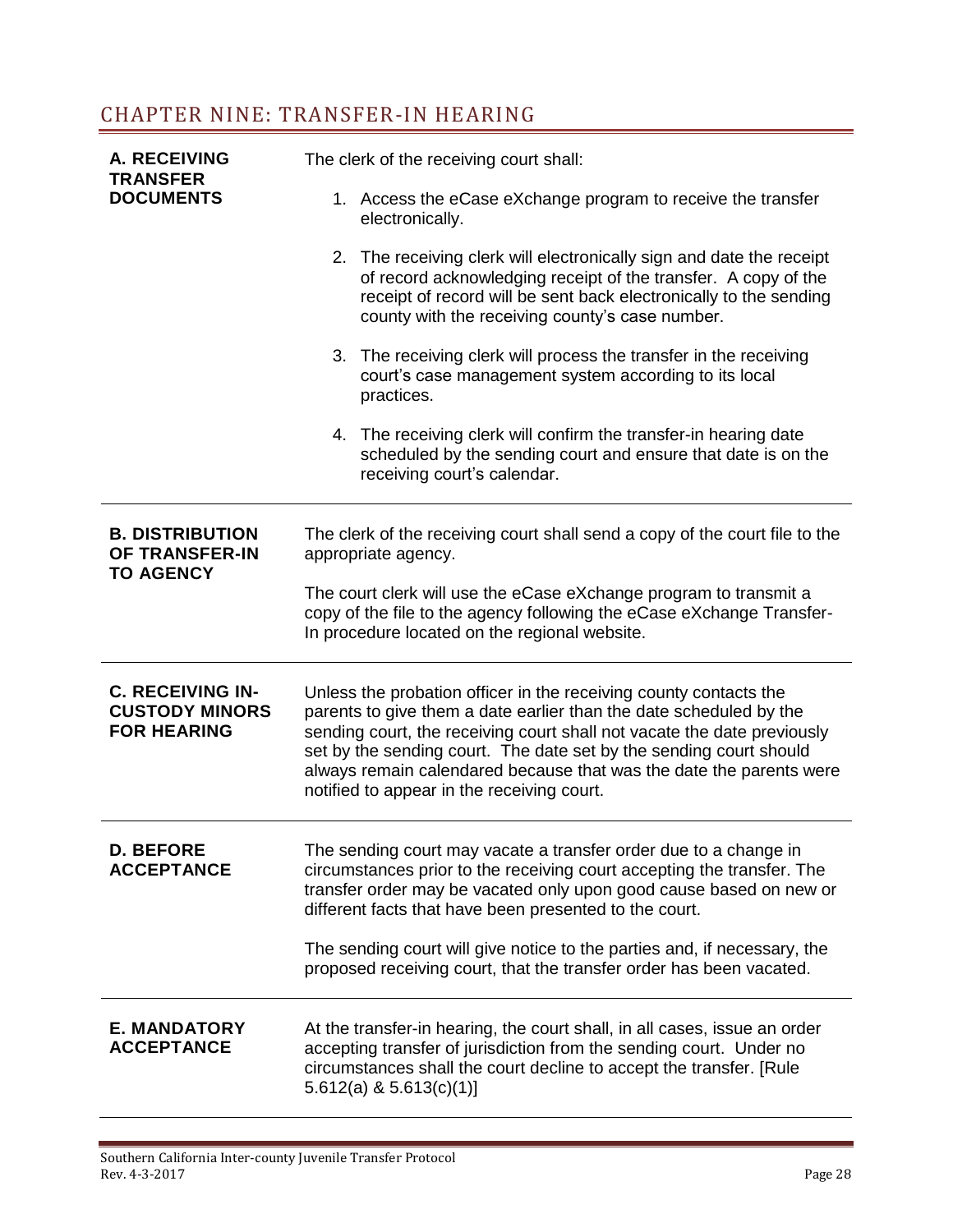| <b>F. PROCEDURE</b><br><b>AFTER</b><br><b>ACCEPTANCE</b> | This section applies to delinguency, dependency, and nonminor<br>dependent cases. |                                                                                                                                                                                                                                                                                                                                                           |  |  |
|----------------------------------------------------------|-----------------------------------------------------------------------------------|-----------------------------------------------------------------------------------------------------------------------------------------------------------------------------------------------------------------------------------------------------------------------------------------------------------------------------------------------------------|--|--|
|                                                          |                                                                                   | 1. After formally accepting the transfer-in case, if the receiving court<br>believes that a change of circumstances or additional facts indicate<br>that the child does not reside in the receiving county, that court<br>may:                                                                                                                            |  |  |
|                                                          |                                                                                   | a) Direct the child welfare agency or the probation department to<br>seek a modification of orders under WIC § 388 or § 778 and,<br>pursuant to this protocol, conduct a transfer-out hearing to<br>another county if there is sufficient proof that the child's parent<br>or legal guardian lives in another identified county; [Rule<br>$5.612(f)$ ] or |  |  |
|                                                          |                                                                                   | b) File a formal appeal in the sending county, seeking review by<br>the District Court of Appeal.                                                                                                                                                                                                                                                         |  |  |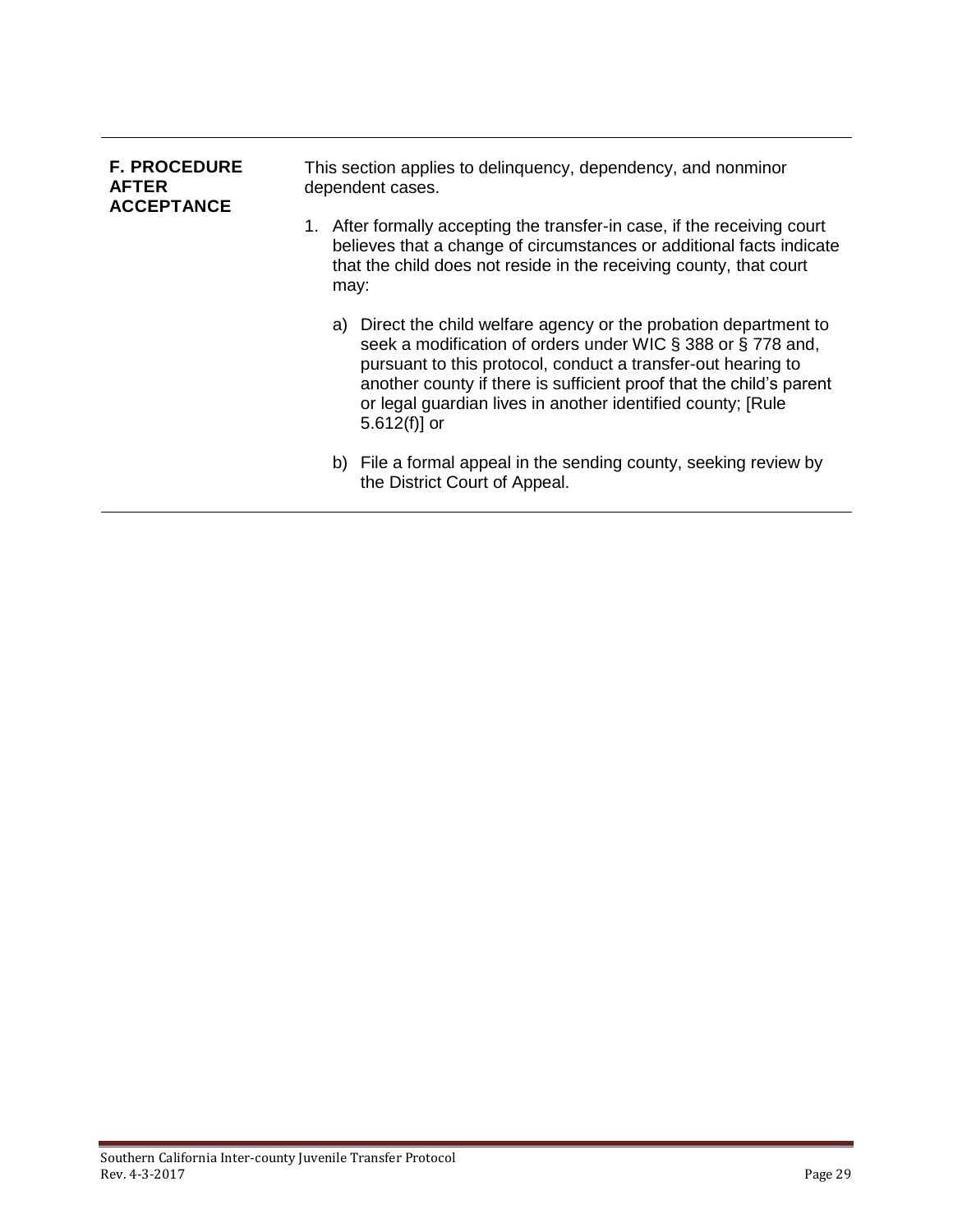## <span id="page-29-0"></span>CHAPTER TEN: REHEARINGS AND APPEALS

| <b>A. PROCEEDINGS IN</b><br><b>THE SENDING</b><br><b>COURT AFTER</b> | 1. Any application pursuant to WIC § 252 for rehearing by a judge<br>of any decision by a referee of the sending court shall be filed<br>in, and decided by, the sending court.                                                                                                                                                                   |  |  |  |
|----------------------------------------------------------------------|---------------------------------------------------------------------------------------------------------------------------------------------------------------------------------------------------------------------------------------------------------------------------------------------------------------------------------------------------|--|--|--|
| <b>ORDERING</b><br><b>TRANSFER</b>                                   | 2. Absent further order of the court, the filing of such an<br>application, including an application to rehear a transfer-out<br>order, shall not stay the transfer-out order or the scheduled<br>transfer-in hearing date.                                                                                                                       |  |  |  |
|                                                                      | 3. A copy of the application for rehearing filed in the sending court<br>shall be sent to the receiving court for informational purposes.                                                                                                                                                                                                         |  |  |  |
|                                                                      | 4. After the sending court issues its ruling on the application for<br>rehearing, a copy of the order granting or denying the rehearing<br>shall be sent to the receiving court.                                                                                                                                                                  |  |  |  |
|                                                                      | 5. If the application for rehearing is granted by the sending court,<br>the receiving county shall vacate its order accepting the<br>transfer-in and order the case returned to the originating<br>county to conduct the rehearing. The case shall not be<br>returned to the receiving county unless a subsequent transfer-<br>out order is made. |  |  |  |
| <b>B. THIRD COUNTY</b><br><b>TRANSFER-OUT</b>                        | If the receiving court determines that the parent or legal guardian<br>resides in a county other than either the sending county or the<br>receiving county, the receiving court shall:                                                                                                                                                            |  |  |  |
|                                                                      | a) Formally accept the transfer-in from the sending county; and<br>then                                                                                                                                                                                                                                                                           |  |  |  |
|                                                                      | b) Conduct a separate transfer-out hearing to determine if transfer<br>of the case to the third county resolves the court's concern.<br>[See Chapter Nine, Section F]                                                                                                                                                                             |  |  |  |
| <b>C. APPEALS</b>                                                    | 1. If an appeal to the District Court of Appeal is filed by any party<br>concerning the transfer-out order:                                                                                                                                                                                                                                       |  |  |  |
|                                                                      | a) The receiving court shall first formally accept the transfer.                                                                                                                                                                                                                                                                                  |  |  |  |
|                                                                      | b) Absent further order from the District Court of Appeal or trial<br>court, the filing of an appeal shall not stay the original transfer-<br>out order.                                                                                                                                                                                          |  |  |  |
|                                                                      | c) The notice of appeal shall be filed in the sending court, but the<br>clerk of that court shall send a copy of the notice to the<br>receiving court.                                                                                                                                                                                            |  |  |  |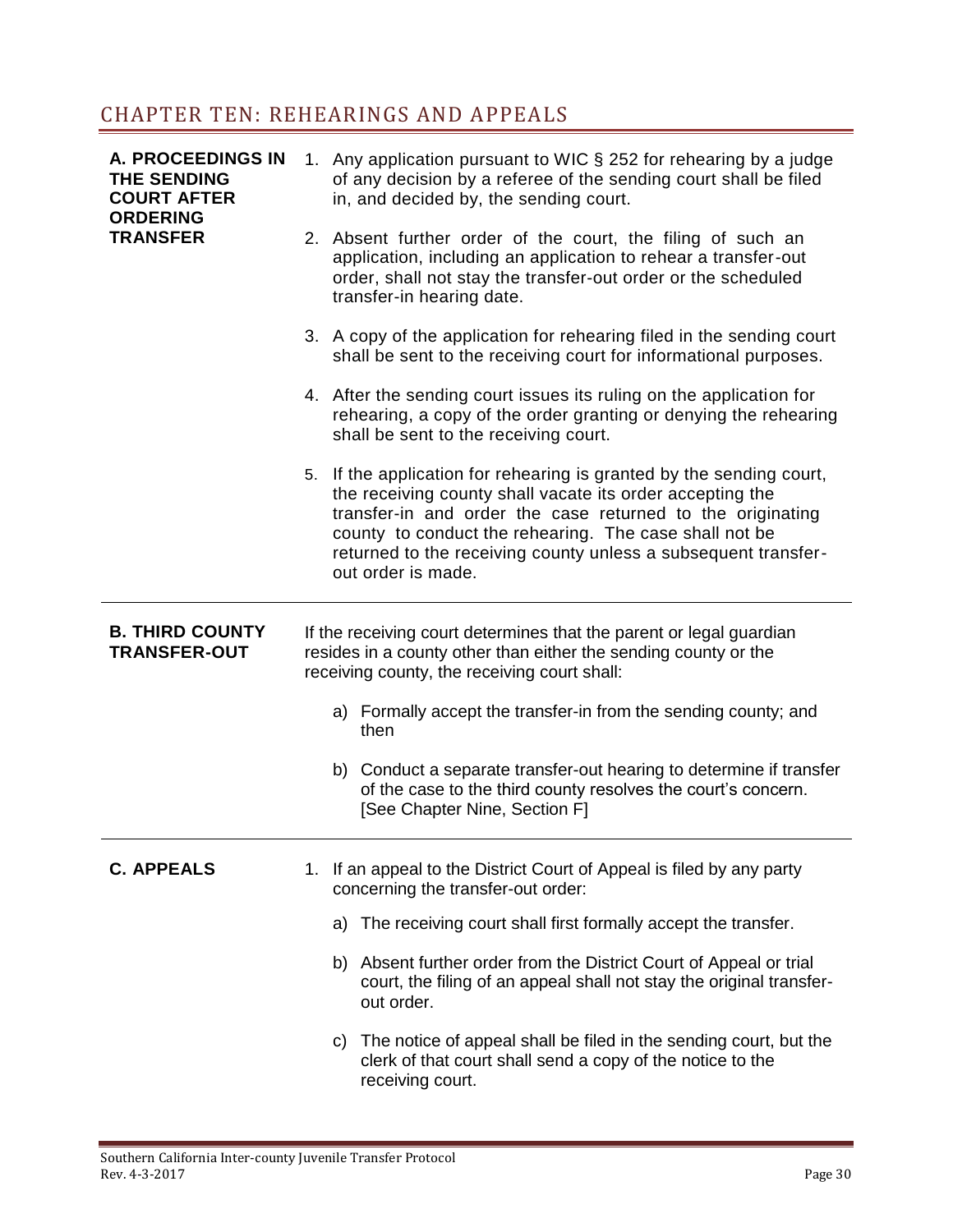- d) The costs of preparing the court reporter's transcript of the proceedings in the sending court shall be borne by the sending county.
- e) Upon receipt of the remittitur from the District Court of Appeal, the clerk of the sending court shall send a copy to the receiving court.
- 2. If a formal appeal to the District Court of Appeal is filed by any party concerning any other order made in the sending court prior to the transfer-out order:
	- a) The notice of appeal shall be filed in the receiving court after the disposition hearing has been held. The clerk of that court shall send a copy of the notice to the sending court so that the court reporter can be notified if there is a need to prepare the transcript of any pre-disposition proceeding.
	- b) The costs of preparing the court reporter's transcript of the proceedings in the sending court shall be borne by the sending county.
	- c) Upon receipt of the remittitur from the District Court of Appeal, the clerk of the receiving court shall send a copy to the sending court.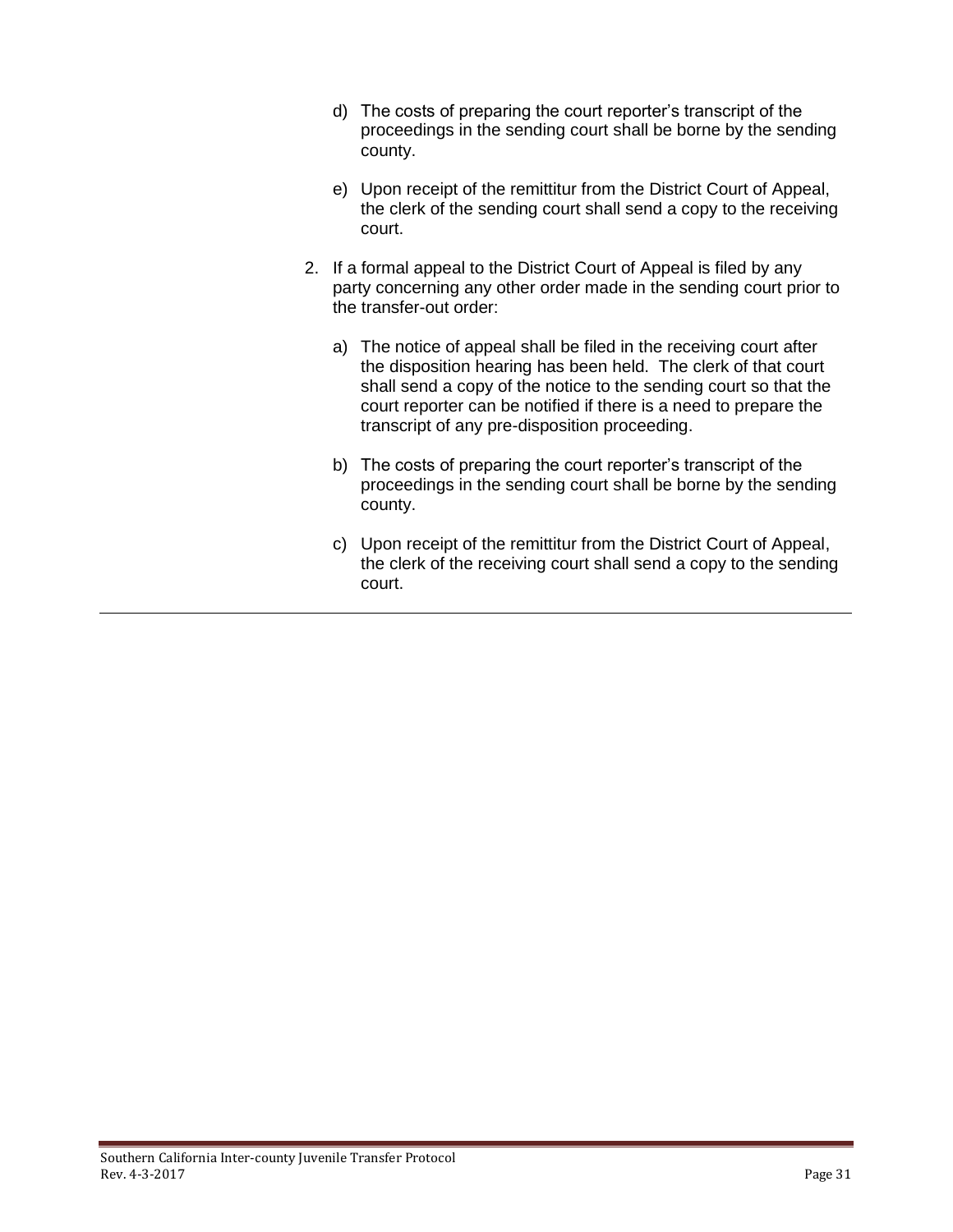#### <span id="page-31-0"></span>CHAPTER ELEVEN: COURTESY SUPERVISION

#### **A. COURTESY SUPERVISION AUTHORIZATION** The court may authorize a minor who is on probation or a dependent to temporarily or permanently live in another county and to be placed under the supervision of the other county's probation officer/social worker with the other probation officer's or social worker's consent. (See WIC §§ 380, 755 and Rule 5.614.) The court authorizing temporary or permanent residency shall retain jurisdiction over the ward or dependent. No court appearance shall be scheduled in the county of temporary residence.

#### <span id="page-31-1"></span>CHAPTER TWELVE: JUDICIAL COMMUNICATION

| A. JUDGE TO<br><b>JUDGE</b><br><b>COMMUNICATION</b> | Keeping in mind Canon 3(b)(7) of the California Code of Judicial<br>Ethics, Judge-to-Judge communication may occur with the consent of<br>the parties regarding the following: |                                                                                                  |  |
|-----------------------------------------------------|--------------------------------------------------------------------------------------------------------------------------------------------------------------------------------|--------------------------------------------------------------------------------------------------|--|
|                                                     |                                                                                                                                                                                | 1. Transfers during pending appeals;                                                             |  |
|                                                     |                                                                                                                                                                                | 2. WIC § 329 investigations;                                                                     |  |
|                                                     |                                                                                                                                                                                | 3. Special needs of the minor and family;                                                        |  |
|                                                     |                                                                                                                                                                                | 4. Transfer-out order vacated by sending court before receiving<br>court accepts transfer-in; or |  |
|                                                     |                                                                                                                                                                                | 5. Potentially ill-advised transfers.                                                            |  |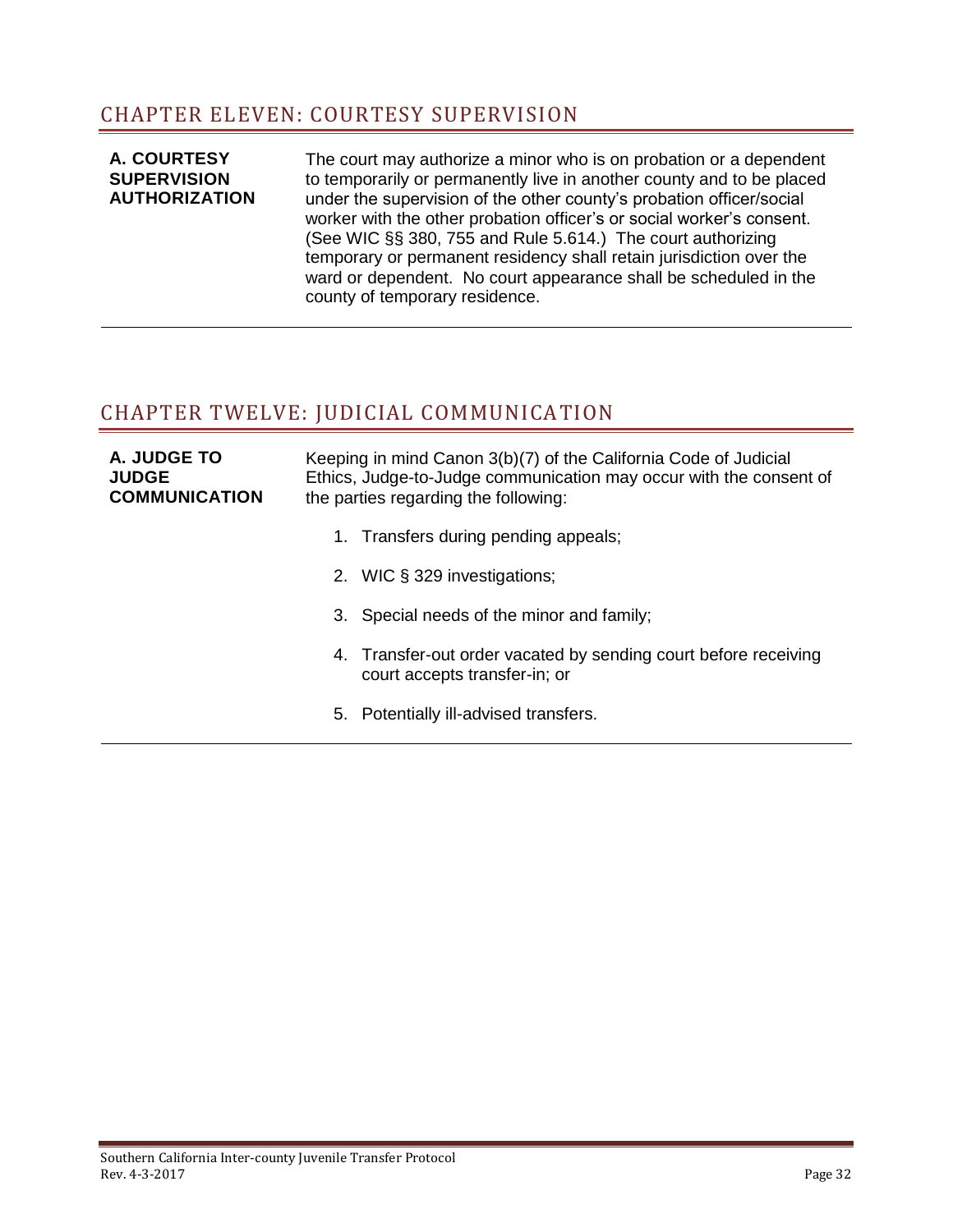#### <span id="page-32-1"></span><span id="page-32-0"></span>ATTACHMENT 1

| ATTORNEY OR PARTY WITHOUT ATTORNEY:<br><b>NAME:</b><br>FIRM NAME:                                                                                                                                                                                                                                                                                                            | <b>STATE BAR NO:</b>                                                                              |                                                                                 | FOR COURT USE ONLY                                  |
|------------------------------------------------------------------------------------------------------------------------------------------------------------------------------------------------------------------------------------------------------------------------------------------------------------------------------------------------------------------------------|---------------------------------------------------------------------------------------------------|---------------------------------------------------------------------------------|-----------------------------------------------------|
| Current form available at http://www.courts.ca.gov/forms.htm or on the Court's website                                                                                                                                                                                                                                                                                       | <b>SAMPLE FORM (JV-548)</b>                                                                       |                                                                                 |                                                     |
| <b>MAILING ADDRESS</b><br>CITY AND ZIP CODE:<br><b>BRANCH NAME:</b>                                                                                                                                                                                                                                                                                                          |                                                                                                   |                                                                                 |                                                     |
| CHILD/NONMINOR'S NAME:                                                                                                                                                                                                                                                                                                                                                       |                                                                                                   |                                                                                 | <b>CASE NUMBER:</b>                                 |
| <b>HEARING DATE:</b>                                                                                                                                                                                                                                                                                                                                                         | TIME.                                                                                             |                                                                                 | <b>DEPARTMENT:</b>                                  |
|                                                                                                                                                                                                                                                                                                                                                                              | <b>MOTION FOR TRANSFER OUT</b>                                                                    |                                                                                 |                                                     |
| requests an order transferring the above-referenced case to<br>The motion is brought under Welfare and Institutions Code Section 375<br>1. Facts of Case<br>a. Type of Case<br>Delinquency<br>b. Disposition<br>Disposition not yet imposed/deferred<br>Confinement time/custody credit (Delinquency cases only)<br>c. F<br>i. As of (date):<br>ii. Overall Custody Credits: | , attorney for<br>Dependency<br>, the overall term of confinement time in the sending county was: | <b>Nonminor Dependent</b><br>Disposition imposed from sending county on (date): | County.<br>750<br>Other:                            |
| 2. Best Interests (State why the proposed transfer is in the best interests of the child/nonminor.)                                                                                                                                                                                                                                                                          |                                                                                                   |                                                                                 |                                                     |
| 3. Verification of Residence<br>a. The<br>parent's/legal guardian's address<br>was confirmed by the sending county's agency as<br>Name:<br>Address:                                                                                                                                                                                                                          |                                                                                                   | confidential address                                                            | nonminor's address in the proposed receiving county |
| City:<br>Phone:                                                                                                                                                                                                                                                                                                                                                              | State:                                                                                            | Zip:                                                                            |                                                     |
|                                                                                                                                                                                                                                                                                                                                                                              |                                                                                                   |                                                                                 | Page 1 of 4                                         |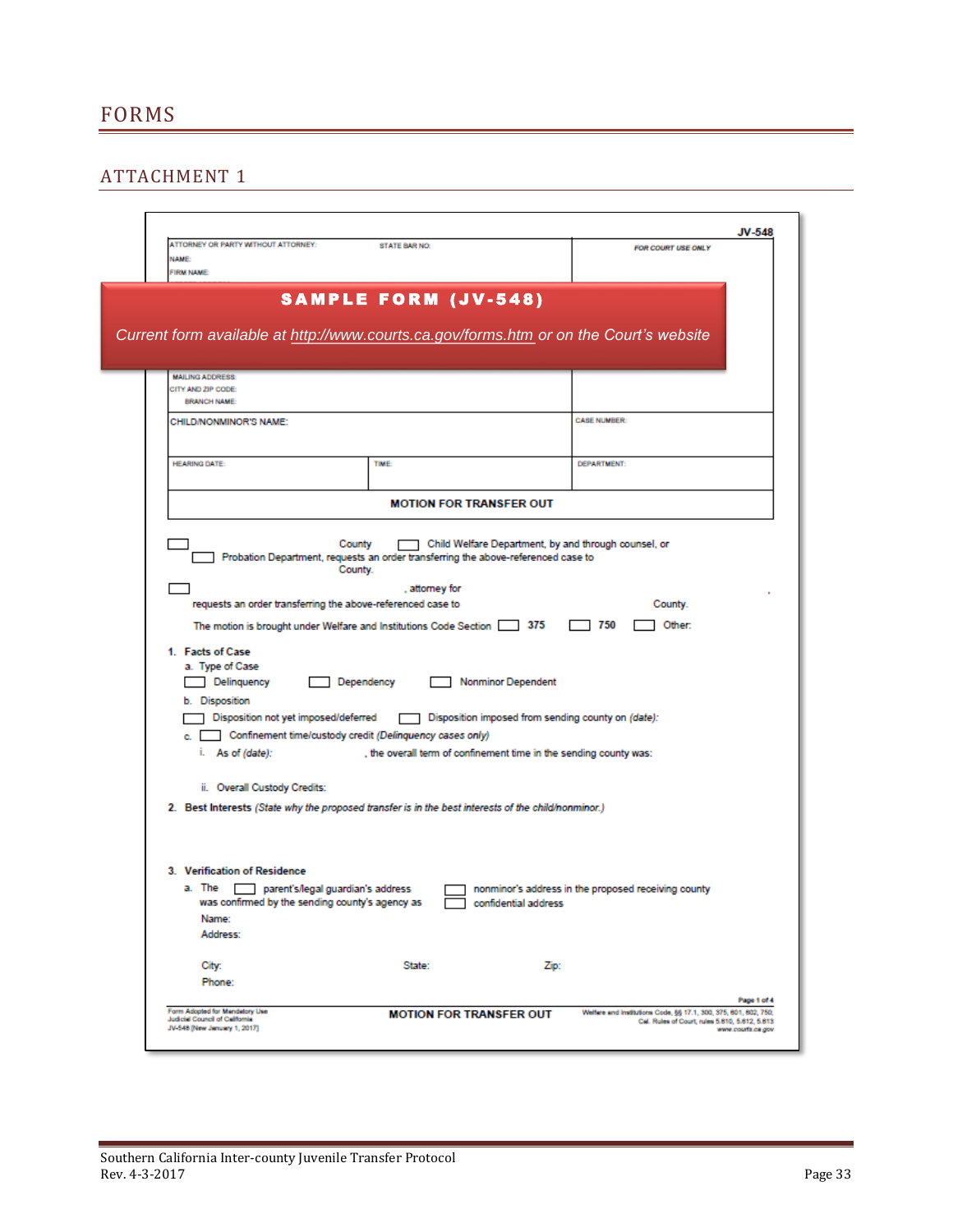#### <span id="page-33-0"></span>ATTACHMENT 2

<span id="page-33-1"></span>

|                                                                                                                                                                                                                                | <b>JV-550</b>                                                                                                                             |
|--------------------------------------------------------------------------------------------------------------------------------------------------------------------------------------------------------------------------------|-------------------------------------------------------------------------------------------------------------------------------------------|
| ATTORNEY OR PARTY WITHOUT ATTORNEY:<br><b>STATE BAR NO:</b><br><b>NAME</b>                                                                                                                                                     | FOR COURT USE ONLY                                                                                                                        |
| <b>FIRM NAME:</b><br><b>SAMPLE FORM (JV-550)</b>                                                                                                                                                                               |                                                                                                                                           |
| Current form available at http://www.courts.ca.gov/forms.htm or on the Court's website                                                                                                                                         |                                                                                                                                           |
| <b>MAILING ADDRESS</b><br>CITY AND ZIP CODE:<br><b>BRANCH NAME:</b>                                                                                                                                                            |                                                                                                                                           |
| CHILD'S NAME:                                                                                                                                                                                                                  |                                                                                                                                           |
| JUVENILE COURT TRANSFER-OUT ORDERS<br>§ 300<br>§ 601<br>§ 602<br><b>For Disposition</b>                                                                                                                                        | <b>CASE NUMBER:</b>                                                                                                                       |
| 1. Child's name:                                                                                                                                                                                                               | Date of birth:                                                                                                                            |
| 2. a. Date of hearing:<br>Dept:                                                                                                                                                                                                | Room:                                                                                                                                     |
| b. Judicial officer (name):<br>c. Persons present:<br>Child<br>Child's attorney<br>Mother<br>Father<br>Legal Guardian<br>Father's attorney<br>Probation officer<br><b>District Attorney</b><br><b>County Counsel</b><br>Other: | Mother's attorney<br><b>Social Worker</b><br><b>CASA Advocate</b>                                                                         |
| 3. The court has read and considered the motion for transfer and<br>other relevant evidence.                                                                                                                                   | the report of the social worker.<br>the report of the probation officer.                                                                  |
| 4. The court orders the transfer:<br>GRANTED<br>а. Г<br><b>DENIED</b><br>Ъ.<br>The child's address has not been verified, and accompanying documentation is not attached.<br>Other:                                            |                                                                                                                                           |
| 5. The court finds and orders under Welfare and Institutions Code Section                                                                                                                                                      | 375 F<br>$\Box$ 750 and<br>Cal. Rules of Court, rule 5.610                                                                                |
| a. The legal residence of the child is with the following person who resides in the county specified in item 5e and has the legal right<br>to physical custody of the child (indicate name and relationship):                  |                                                                                                                                           |
| Name:<br>Mother<br>Address:<br>Legal Guardian                                                                                                                                                                                  | Father<br>Other with whom the child resides with approval of the court                                                                    |
| City:<br>State:<br>Zip:<br><b>Confidential Address</b>                                                                                                                                                                         |                                                                                                                                           |
| b. Transfer of the child's case is in the child's best interests.                                                                                                                                                              |                                                                                                                                           |
| Form Adopted for Mandatory Use<br>JUVENILE COURT TRANSFER-OUT ORDERS<br><b>Judicial Council of California</b><br>JV-550 [Rev. January 1, 2017]                                                                                 | Page 1 of 4<br>Welfare and Institutions Code, §§ 300, 375, 601, 602, 750,<br>Cal. Rules of Court, rules 5.610, 5.612<br>www.courts.ca.gov |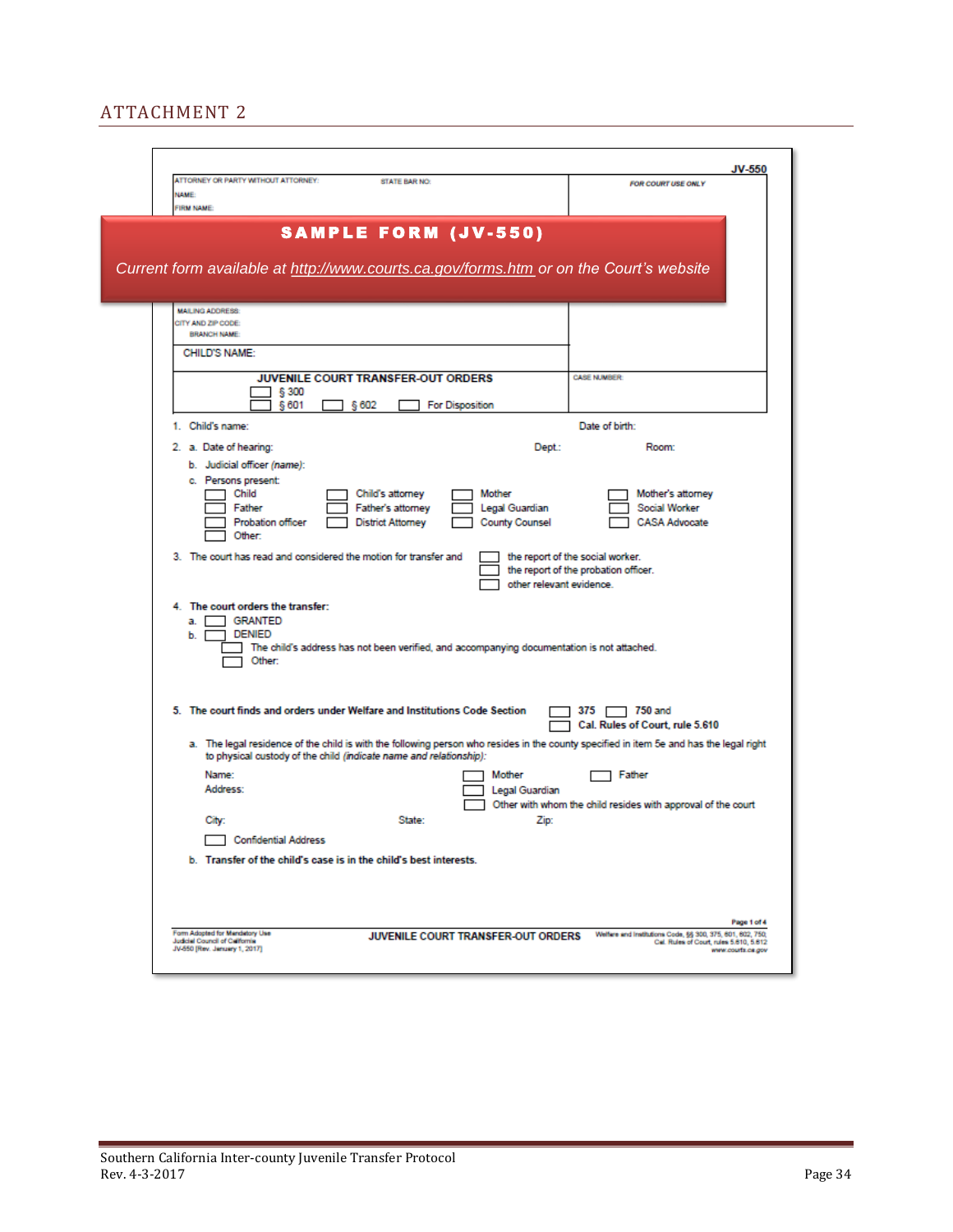#### ATTACHMENT 3

|                                                                                                         | ATTORNEY OR PARTY WITHOUT ATTORNEY:                                                                    | <b>STATE BAR NO:</b>                                                                                                                                             |                                                                  |                                                                                        | JV-552                                               |
|---------------------------------------------------------------------------------------------------------|--------------------------------------------------------------------------------------------------------|------------------------------------------------------------------------------------------------------------------------------------------------------------------|------------------------------------------------------------------|----------------------------------------------------------------------------------------|------------------------------------------------------|
| <b>NAME:</b><br><b>FIRM NAME</b>                                                                        |                                                                                                        |                                                                                                                                                                  |                                                                  | FOR COURT USE ONLY                                                                     |                                                      |
|                                                                                                         |                                                                                                        | <b>SAMPLE FORM (JV-552)</b>                                                                                                                                      |                                                                  | Current form available at http://www.courts.ca.gov/forms.htm or on the Court's website |                                                      |
|                                                                                                         |                                                                                                        |                                                                                                                                                                  |                                                                  |                                                                                        |                                                      |
| <b>MAILING ADDRESS</b><br>CITY AND ZIP CODE:<br><b>BRANCH NAME:</b>                                     |                                                                                                        |                                                                                                                                                                  |                                                                  |                                                                                        |                                                      |
| <b>NONMINOR NAME:</b>                                                                                   |                                                                                                        |                                                                                                                                                                  |                                                                  |                                                                                        |                                                      |
|                                                                                                         |                                                                                                        | JUVENILE COURT TRANSFER-OUT ORDERS-NONMINOR DEPENDENT                                                                                                            |                                                                  | NMD CASE NUMBER:                                                                       |                                                      |
| 1. Nonminor's name:                                                                                     |                                                                                                        |                                                                                                                                                                  | Language:                                                        | UNDERLYING JUVENILE CASE NUMBER:                                                       |                                                      |
| 2. a. Date of hearing:<br>b. Judicial officer (name):                                                   |                                                                                                        |                                                                                                                                                                  | Dept.:                                                           | Room:                                                                                  |                                                      |
| c. Persons present                                                                                      | Nonminor dependent<br>Social Worker<br>Other:<br>Other:                                                |                                                                                                                                                                  | Nonminor Attorney (name):<br><b>Probation Officer</b>            | CASA                                                                                   |                                                      |
|                                                                                                         |                                                                                                        | 3. The court has read and considered the motion for transfer and                                                                                                 | other relevant evidence.                                         | the report of the social worker.<br>the report of the probation officer.               |                                                      |
| 4. Case History                                                                                         | c. The last hearing was on (date):                                                                     | a. Findings and orders for nonminor dependent were made on (date):<br>$b.$ The court resumed jurisdiction over the individual as a nonminor dependent on (date): |                                                                  |                                                                                        |                                                      |
| d. On (date):                                                                                           | e. A transfer-in hearing has been set                                                                  |                                                                                                                                                                  |                                                                  | , the nonminor was personally ordered to appear at the transfer-in hearing.            |                                                      |
| at (time):                                                                                              | in the receiving court for (date):<br>at the following address:                                        | in dept.:                                                                                                                                                        |                                                                  |                                                                                        |                                                      |
|                                                                                                         | A Nonminor Dependent Status Review Hearing<br>has been scheduled for (date):<br>needs to be scheduled. | f. The following hearings have been scheduled or need to be scheduled:                                                                                           |                                                                  |                                                                                        |                                                      |
| Other:                                                                                                  | has been scheduled for (date):<br>needs to be scheduled.                                               |                                                                                                                                                                  |                                                                  |                                                                                        | Page 1 of 2                                          |
| Form Adopted for Mandelory Use<br><b>Judicial Council of California</b><br>JV-552 [New Jenuary 1, 2017] |                                                                                                        |                                                                                                                                                                  | JUVENILE COURT TRANSFER-OUT ORDERS-<br><b>NONMINOR DEPENDENT</b> | Welfare and Institutions Code, §§ 17.1, 303, 375, 388(e);                              | Cal. Rules of Court, rule 5.613<br>www.courts.ca.gov |